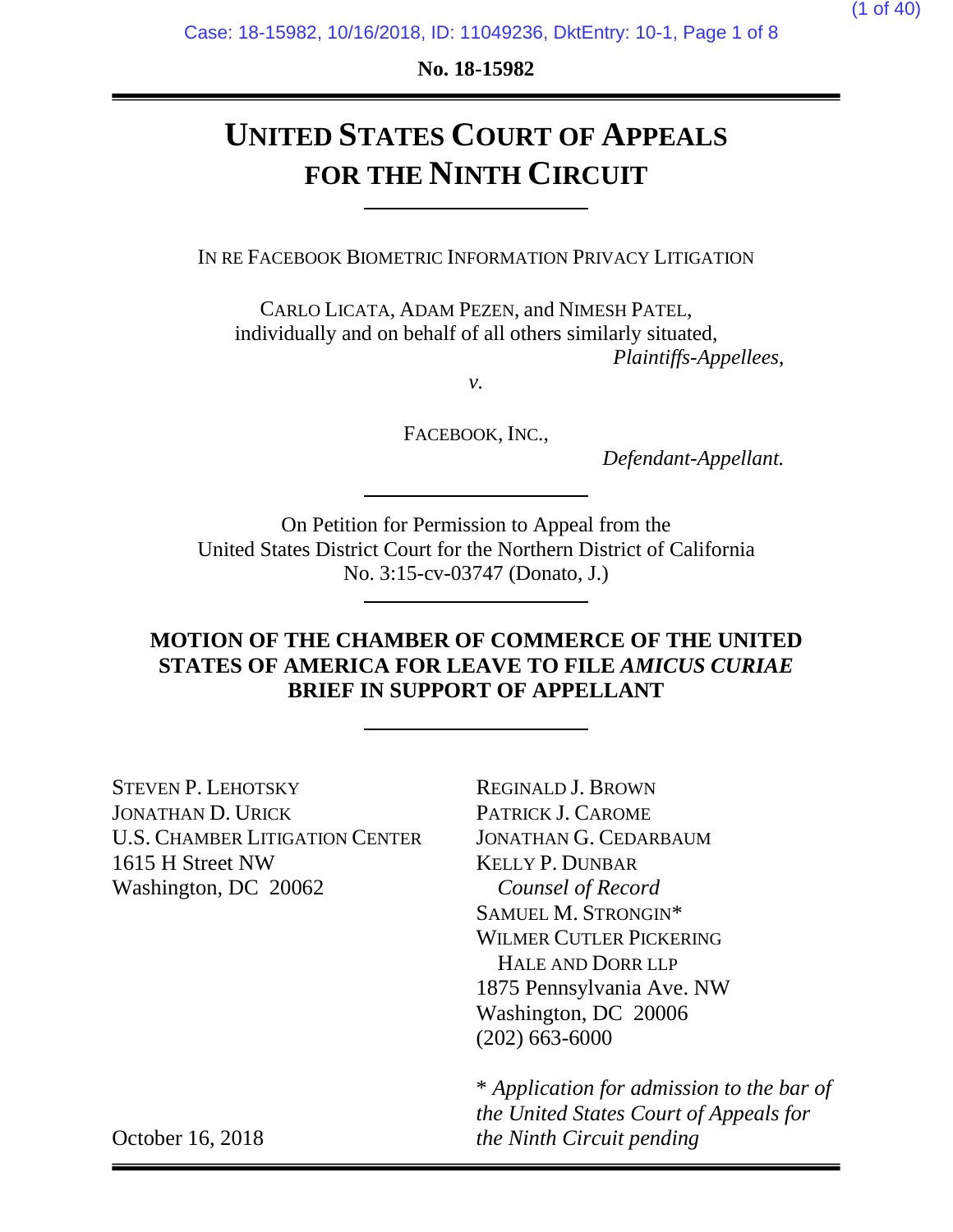#### **MOTION FOR LEAVE TO FILE** *AMICUS CURIAE* **BRIEF**

The Chamber of Commerce of the United States of America (the "Chamber") respectfully moves for leave to file the accompanying amicus curiae brief in support of appellant Facebook, Inc. As described further below, although the Chamber's unopposed amicus submission in support of Facebook's Rule 23(f) petition was accepted by the Court, Plaintiffs have not consented to this filing.

1. The Chamber is the world's largest business federation. The Chamber represents 300,000 direct members and indirectly represents the interests of more than three million businesses and professional organizations of every size, in every industry sector, and from every region of the country. An important function of the Chamber is to represent the interests of its members in matters before Congress, the Executive Branch, and the courts. The Chamber thus regularly files amicus briefs in cases raising issues of concern to the nation's business community. Members of the Chamber regularly face abusive class action litigation, including litigation brought under state law. The Chamber thus often participates as an amicus in cases raising significant questions of class action law. *See, e.g.*, *Microsoft Corp. v. Baker*, 137 S. Ct. 1702 (2017); *Tyson Foods, Inc. v. Bouaphakeo*, 136 S. Ct. 1036 (2016); *Corber v. Xanodyne Pharms., Inc.*, 771 F.3d 1218 (9th Cir. 2014) (en banc).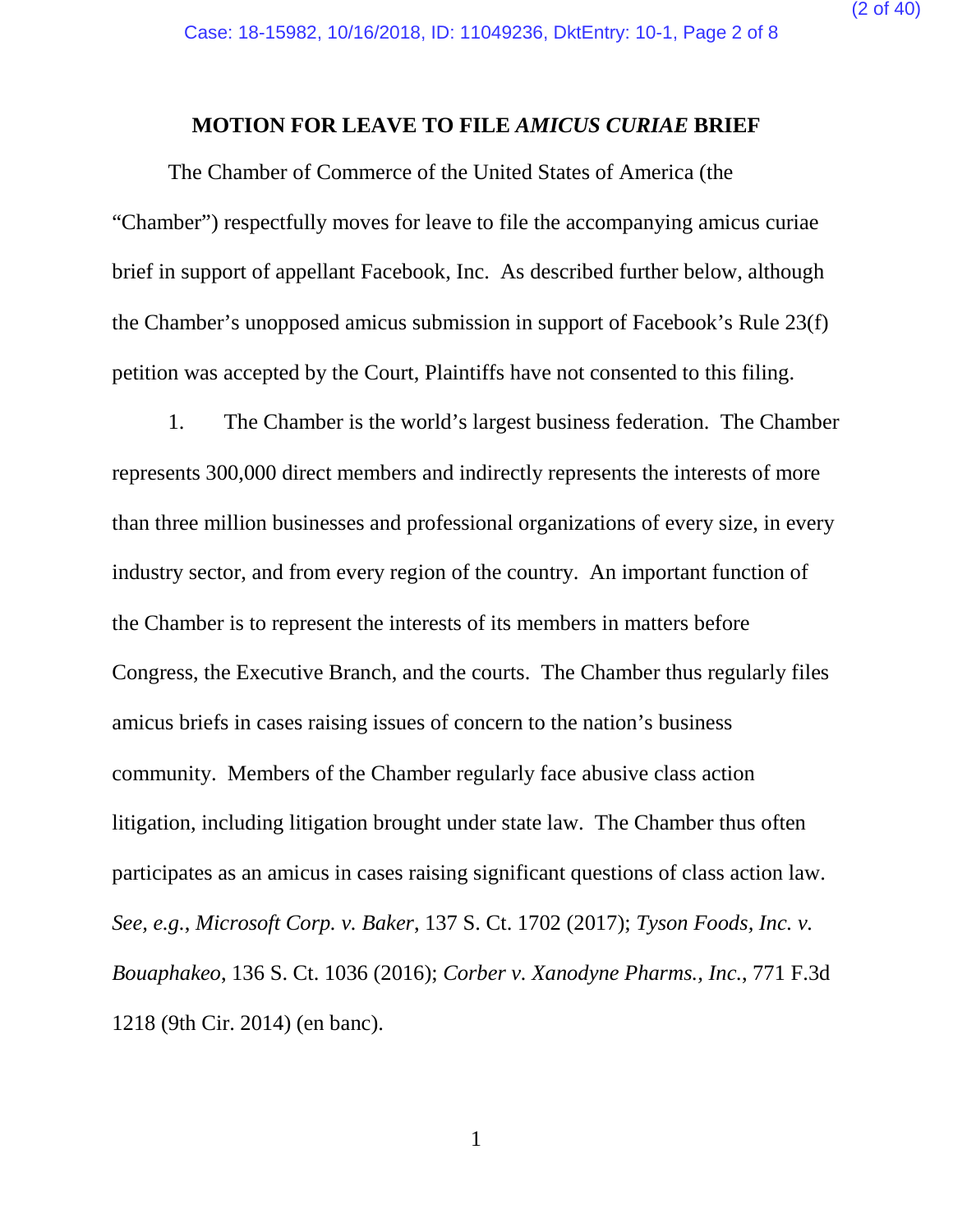To that end, the Chamber filed an amicus brief in support of Facebook's Rule 23(f) petition in May 2018. *See* Chamber of Commerce Br., No. 18-80053 (May 7, 2018), Dkt. 6-2.; Order, No. 18-80053 (May 29, 2018), Dkt. 24 (granting motion for leave to file). Plaintiffs consented to that motion for leave to file.

2. The Chamber's participation at the merits stage of this appeal is also warranted. The Chamber has a direct interest in this case, which presents questions of exceptional significance to class action law. As the Chamber's proposed amicus brief explains, the District Court's decision is legally flawed and, if left standing, risks significant harm to U.S. businesses. The court certified a class without requiring any showing of real-world harm beyond a bare statutory violation, in violation of Article III and the Illinois Biometric Information Privacy Act. The court also improperly applied the act outside Illinois's borders.

The Chamber's proposed amicus brief will aid the Court, as it will offer the Chamber's perspective on important questions of class action law. These questions are important not only to the parties, but also to all defendants subject to class actions within this Circuit and to U.S. businesses and consumers more generally who face abusive class litigation. Furthermore, the issues addressed by the proposed amicus brief are directly relevant to the disposition of Facebook's appeal because they underscore the importance of the District Court's legal errors to class action defendants, including technology companies, such as Facebook.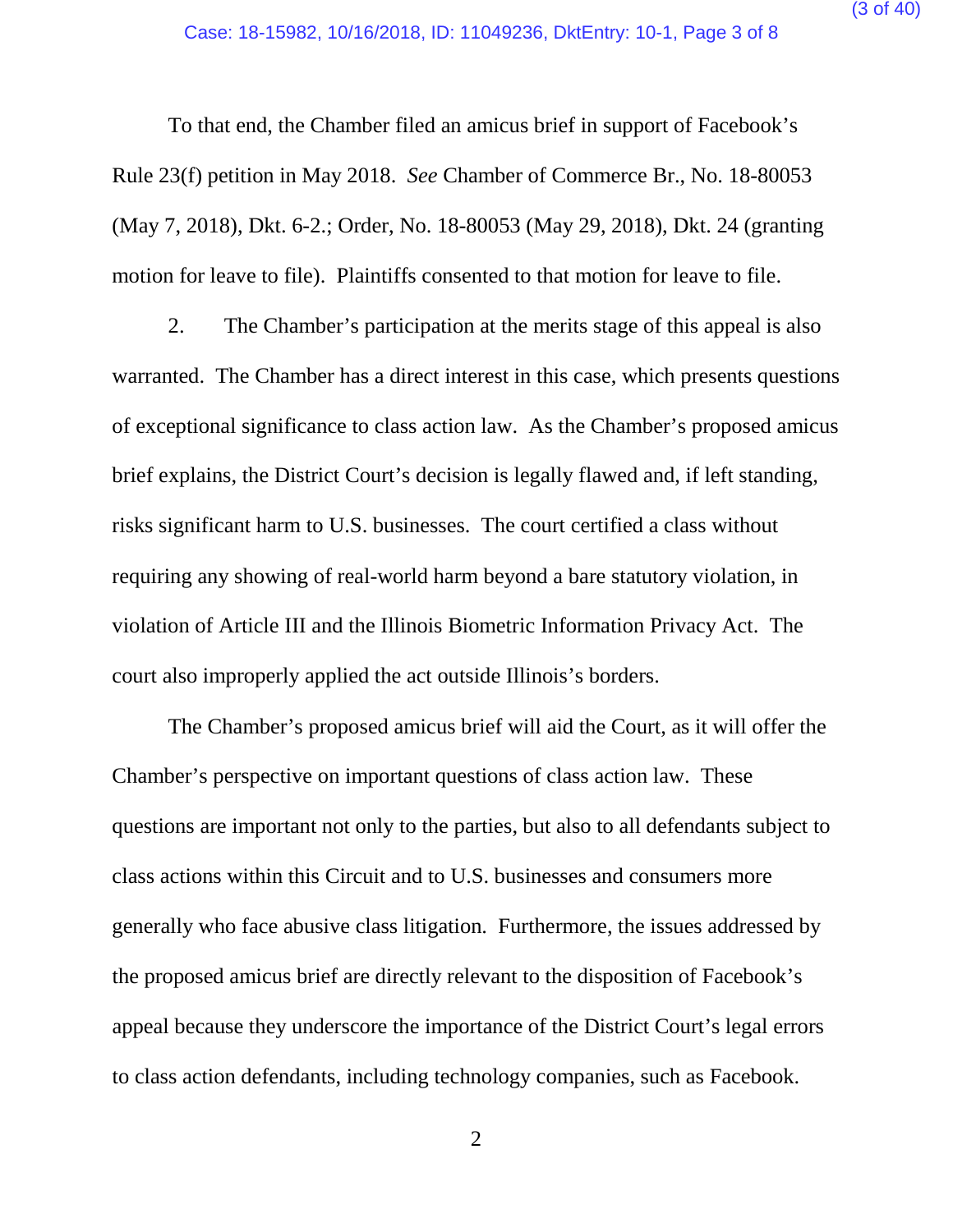3. As noted above, Plaintiffs have not consented to this filing. Plaintiffs have instead suggested that counsel for the Chamber violated Appellate Rule 29(a)(4)(E) by failing to disclose in the Rule 23(f) petition-stage amicus brief that certain lawyers listed on the signature block for the Chamber's law firm in this matter, WilmerHale, represent or have represented Facebook in other, unrelated matters. Although Plaintiffs have cited no authority in support of their interpretation of Rule 29, Plaintiffs have withheld their consent to the filing of the Chamber's amicus brief unless specific representations of Facebook by those lawyers are disclosed.

It is a matter of public record that WilmerHale represents or has represented Facebook in other matters, but there is no legal basis for Plaintiffs' novel disclosure demand. As the Chamber's counsel explained to Plaintiffs' counsel in requesting their consent, Plaintiffs' understanding of the Rule 29 disclosure requirement is incorrect. Rule 29(a)(4)(E) requires, in part, the disclosure of whether "a *party's counsel* authored the brief in whole or in part." Fed. R. App. P.  $29(a)(4)(E)(i)$  (emphasis added). That provision obviously requires disclosure as to whether a party's counsel *in the case* in which the amicus brief is being submitted authored the amicus brief in whole or in part. WilmerHale is "counsel" in this case only to the Chamber, and the Chamber is not a "party[]" in this litigation. WilmerHale does not represent Facebook in this matter, and Facebook's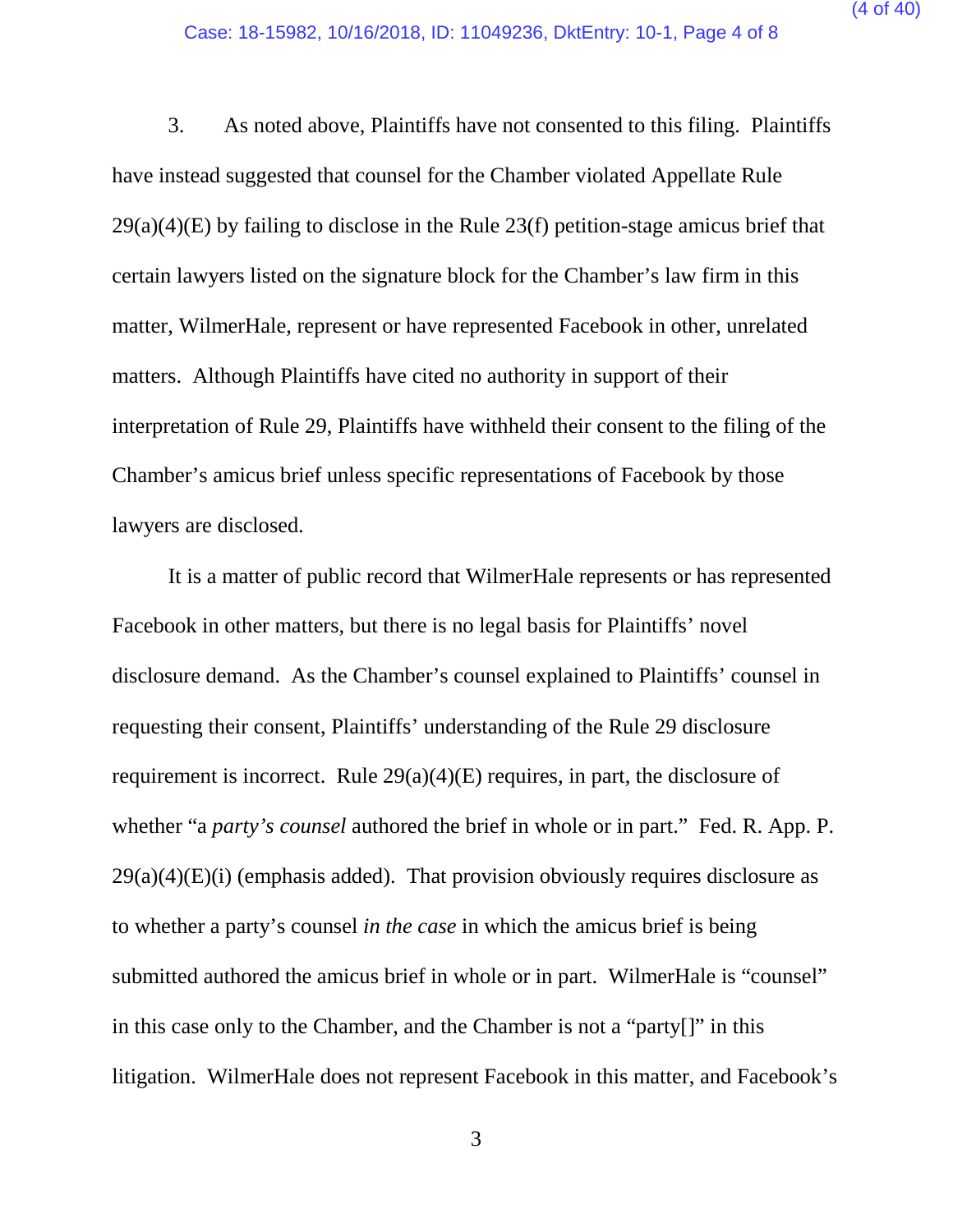counsel in this case (Mayer Brown) did not author the petition-stage amicus or the proposed merits amicus brief in whole or in part. The Rule 29 certifications in the Chamber's prior brief and in its proposed brief here are thus accurate.

The fact that WilmerHale represents (or has represented) Facebook in other matters is not subject to the Rule 29 disclosure requirement, and we are aware of no contrary authority. The Rule 29(a)(4)(E) disclosure requirement was added to the Federal Rules of Appellate Procedure in 2010. The purpose of the disclosure requirement, as the 2010 Rules Advisory Committee Notes explain, is "to deter counsel from using an amicus brief to circumvent page limits on the parties' briefs." Fed. R. App. P. 29 Advisory Committee's Notes to 2010 amendment. In other words, the Rule serves "to prevent amicus briefs from being used by parties to skirt length limitations on their own briefs," *Federal Appellate Practice: Ninth Circuit* § 16:6 (Nov. 2017)—which could occur in situations in which a party's counsel authored part or all of an amicus brief in support of the party. The Rule 29 disclosure requirement at issue obligates the amicus to make that fact known. That purpose is not implicated where, as here, an amicus brief is authored entirely by non-party counsel and submitted on behalf of a non-party.<sup>[1](#page-4-0)</sup>

<span id="page-4-0"></span>The history of the adoption of the Rule 29 disclosure requirement reinforces these points. The Advisory Committee's Notes, in explaining the purpose of the Rule 29(a)(4)(e) requirement, point to the Eleventh Circuit's decision in *Glassroth v. Moore*, 347 F.3d 916 (11th Cir. 2003). The Eleventh Circuit there recognized that "attorneys for parties" not only "solicit amicus briefs in support of their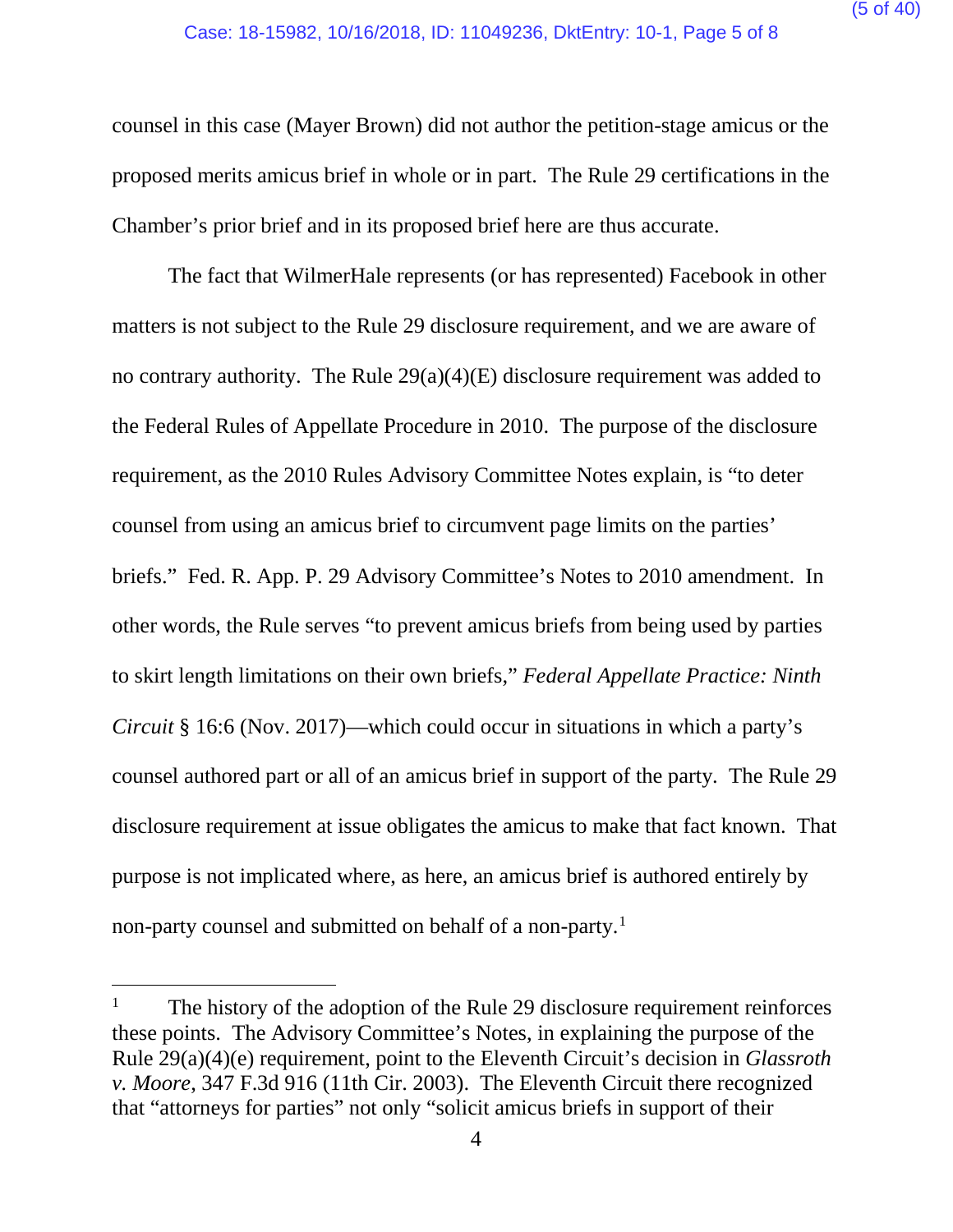Because Rule 29(a)(4)(E) does not require the disclosures that Plaintiffs

demand, the Chamber does not agree to such disclosures as a condition for

Plaintiffs' consent to the filing of this brief. The Chamber respectfully requests

that the Court grant leave to file the proposed *amicus* brief submitted here.

Respectfully submitted,

STEVEN P. LEHOTSKY JONATHAN D. URICK U.S. CHAMBER LITIGATION CENTER 1615 H Street NW Washington, DC 20062

/s/ Kelly P. Dunbar

REGINALD J. BROWN PATRICK J. CAROME JONATHAN G. CEDARBAUM KELLY P. DUNBAR *Counsel of Record* SAMUEL M. STRONGIN\* WILMER CUTLER PICKERING HALE AND DORR LLP 1875 Pennsylvania Ave. NW Washington, DC 20006 (202) 663-6000

\* *Application for admission to the bar of the United States Court of Appeals for the Ninth Circuit pending*

October 16, 2018

 $\overline{a}$ 

position," but sometimes "have a hand in writing [the] amicus brief[s]"—an outcome that could be used to "evad[e] the page limitations on a party's briefs." *Id.* at 919. Moreover, the Rule 29(a)(4)(e) disclosure was "modeled on Supreme Court Rule 37.6." Fed. R. App. P. 29 Advisory Committee's Notes to 2010 amendment. Supreme Court Rule 37.6 was adopted in 1997 in response to "known instances where a counsel for a party not only solicited or inspired the filing of an amicus brief but also wrote all or substantial portions of that brief," thus skirting length limitations. Gressman *et al.*, *Supreme Court Practice* § 13.14, at 739 (9th ed. 2007). Again, Mayer Brown did not write the Chamber's proposed amicus brief in whole or in part, so those purposes are not implicated here. And Plaintiffs' demand for disclosures about WilmerHale's representations of Facebook in other matters is unrelated to ensuring the integrity of page limits.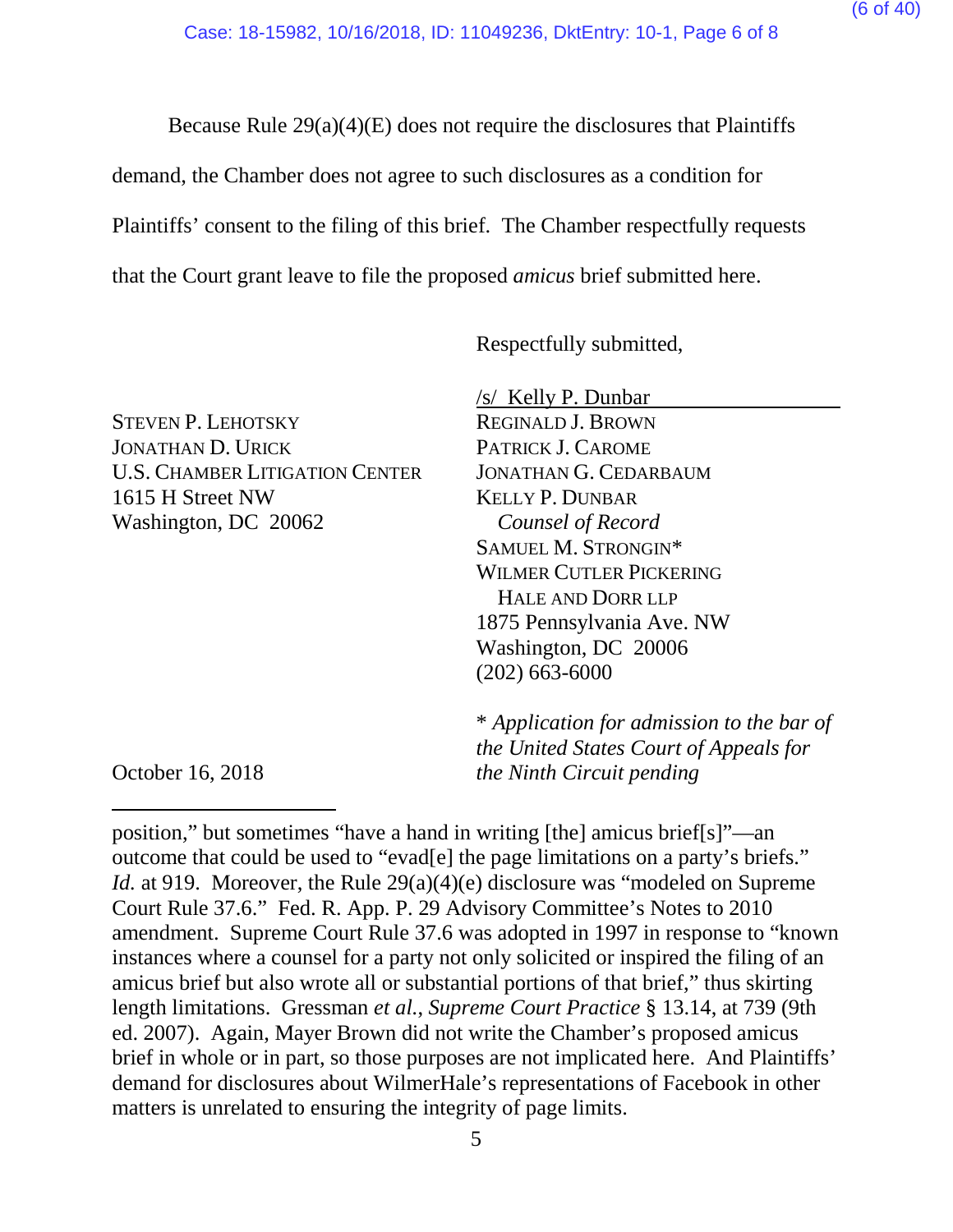## **CERTIFICATE OF SERVICE**

I hereby certify that on this 16th day of October, I electronically filed the foregoing with the Clerk of the Court for the United States Court of Appeals for the Ninth Circuit using the appellate CM/ECF system. Counsel for all parties to the case are registered CM/ECF users and will be served by the appellate CM/ECF system.

> /s/ Kelly P. Dunbar KELLY P. DUNBAR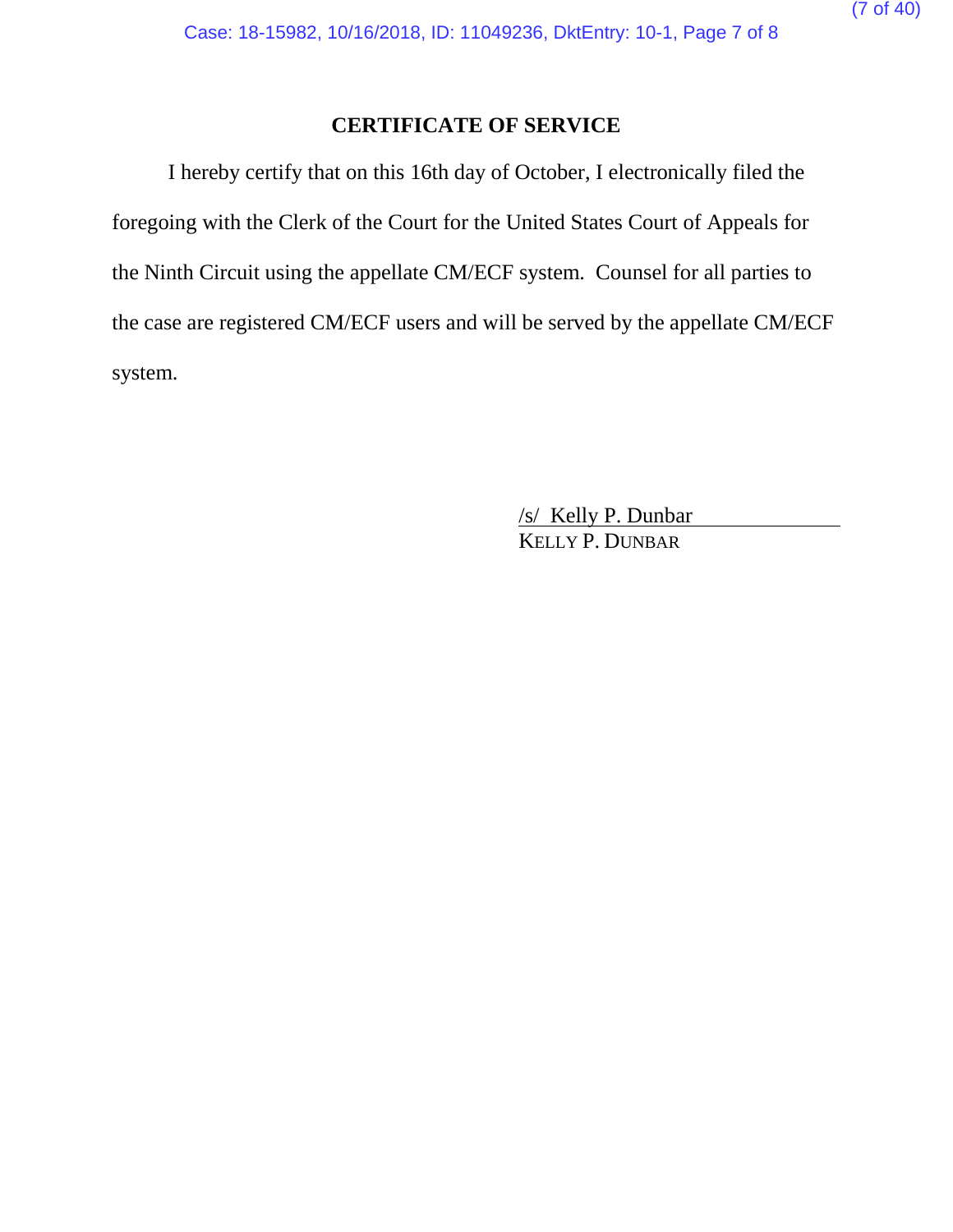#### **CERTIFICATE OF COMPLIANCE**

This motion complies with the type-volume limitation of Federal Rule of Appellate Procedure 27(d)(2)(A).

1. Exclusive of the exempted portions of the motion, as provided in Rule 32(f), the motion contains 1177 words.

2. The motion has been prepared in proportionally spaced typeface using Microsoft Word 2016 in 14 point Times New Roman font. As permitted by Rule  $32(g)(1)$ , the undersigned has relied upon the word-count feature of this word processing systemin preparing this certificate.

> /s/ Kelly P. Dunbar KELLY P. DUNBAR

October 16, 2018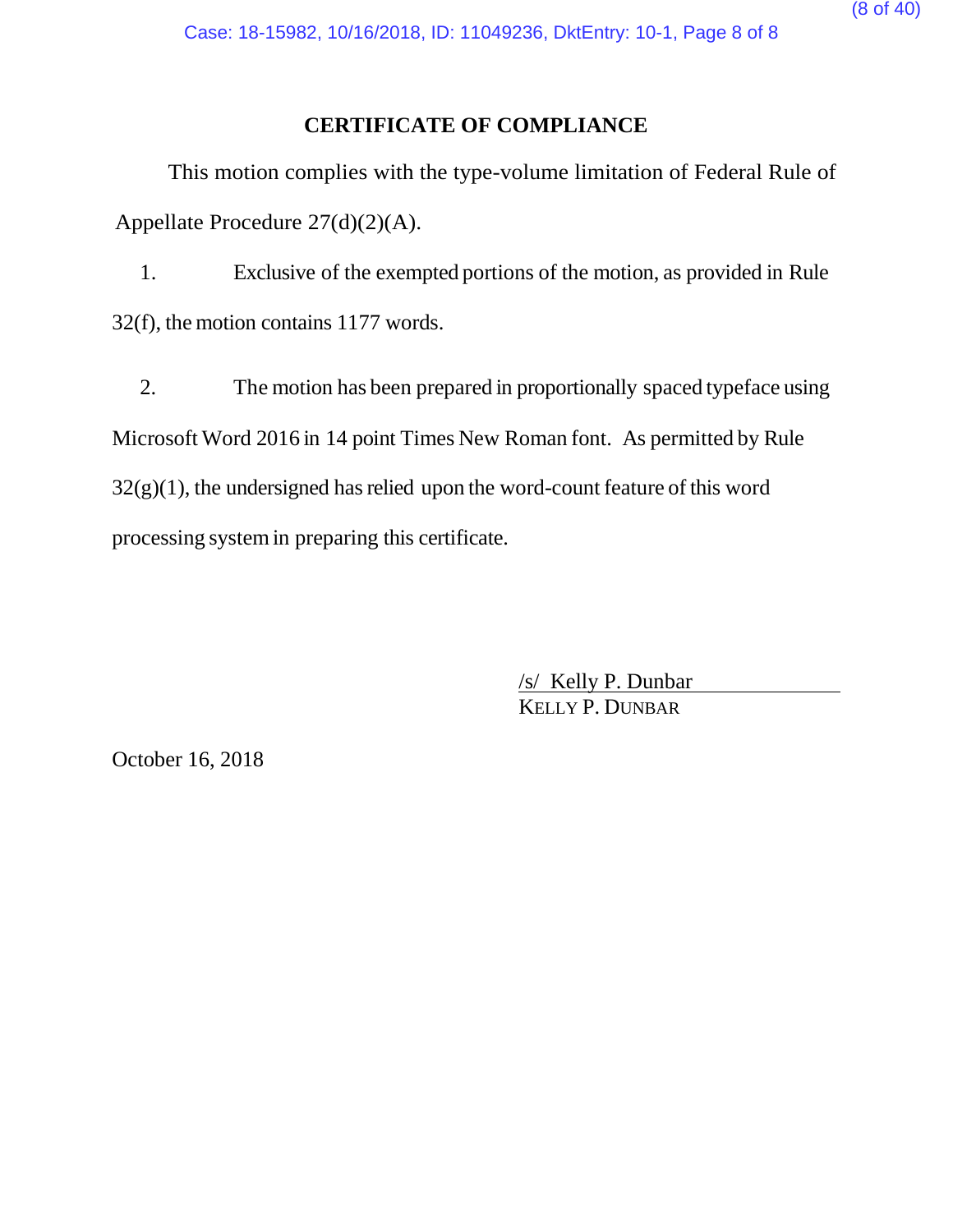**No. 18-15982**

# **UNITED STATES COURT OF APPEALS FOR THE NINTH CIRCUIT**

IN RE FACEBOOK BIOMETRIC INFORMATION PRIVACY LITIGATION

CARLO LICATA, ADAM PEZEN, and NIMESH PATEL, individually and on behalf of all others similarly situated, *Plaintiffs-Appellees*,

*v.*

FACEBOOK, INC.,

*Defendant-Appellant.*

On Petition for Permission to Appeal from the United States District Court for the Northern District of California No. 3:15-cv-03747 (Donato, J.)

### **BRIEF FOR THE CHAMBER OF COMMERCE OF THE UNITED STATES OF AMERICA AS** *AMICUS CURIAE*  **IN SUPPORT OF APPELLANT**

STEVEN P. LEHOTSKY JONATHAN D. URICK U.S. CHAMBER LITIGATION CENTER 1615 H Street NW Washington, DC 20062

REGINALD J. BROWN PATRICK J. CAROME JONATHAN G. CEDARBAUM KELLY P. DUNBAR *Counsel of Record* SAMUEL M. STRONGIN\* WILMER CUTLER PICKERING HALE AND DORR LLP 1875 Pennsylvania Ave. NW Washington, DC 20006 (202) 663-6000

\* *Application for admission to the bar of the United States Court of Appeals for the Ninth Circuit pending*

October 16, 2018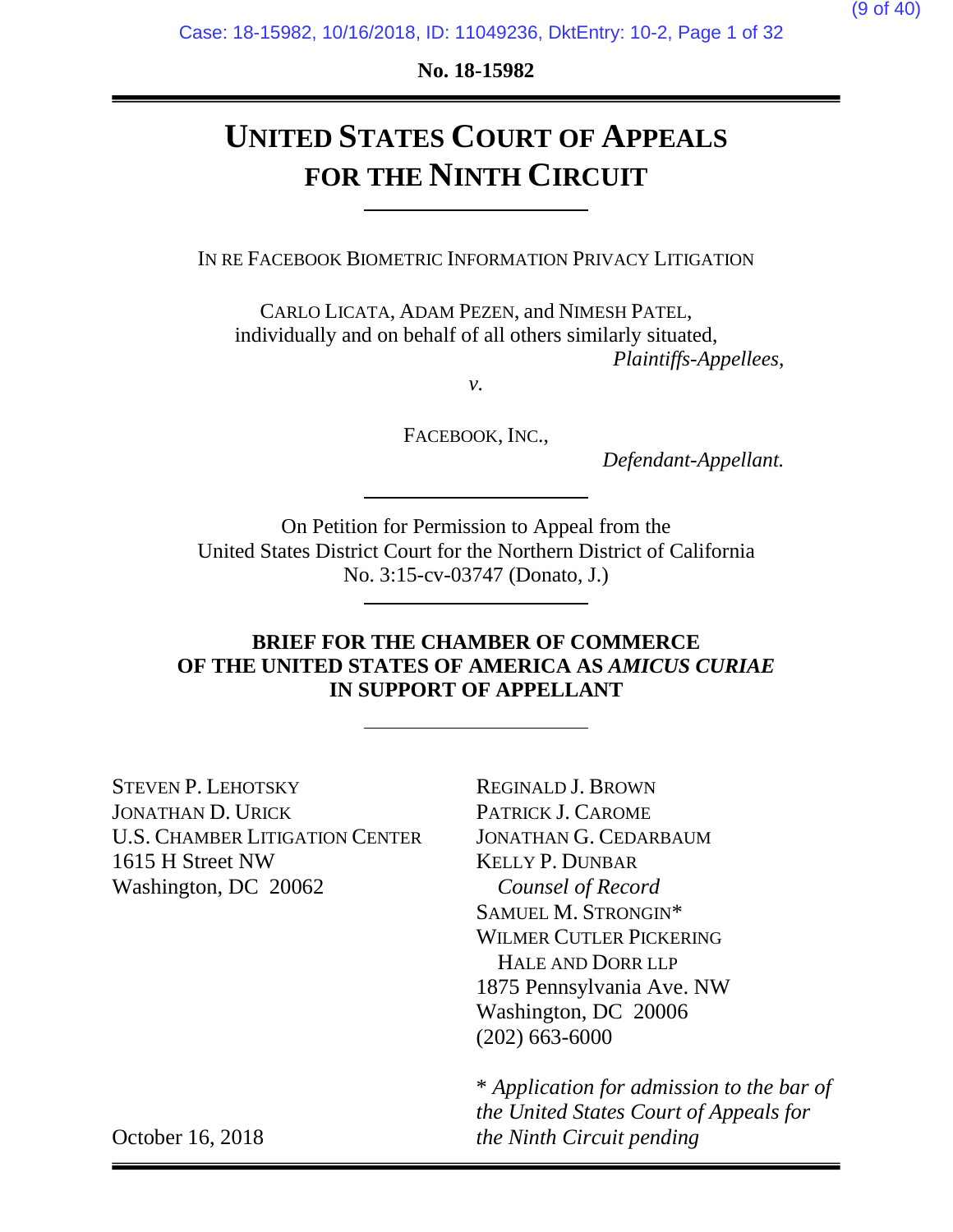# **TABLE OF CONTENTS**

|     |           | Page                                                                                                                                                             |
|-----|-----------|------------------------------------------------------------------------------------------------------------------------------------------------------------------|
|     |           |                                                                                                                                                                  |
|     |           | STATEMENT OF IDENTITY AND INTEREST OF AMICUS CURIAE  1                                                                                                           |
|     |           |                                                                                                                                                                  |
|     |           |                                                                                                                                                                  |
| I.  |           | The District Court's certification of a no-injury class action                                                                                                   |
|     | A.        | The plaintiffs lack Article III standing because they                                                                                                            |
|     | <b>B.</b> | Without real-world harm, the plaintiffs also are not                                                                                                             |
| II. |           | No-injury class actions harm American businesses by                                                                                                              |
|     | A.        | Without a harm requirement, class counsel can<br>circumvent Rule 23 and threaten companies with massive                                                          |
|     | <b>B.</b> | The potential for massive liability distorts litigation<br>incentives, encouraging meritless lawsuits and in                                                     |
| Ш.  |           | The District Court's extraterritorial application of BIPA is<br>unlawful and threatens additional harm to U.S. businesses. 15                                    |
|     | A.        |                                                                                                                                                                  |
|     | Β.        | Applying BIPA nationwide to all Illinois residents<br>regardless of where the violation took place allows<br>plaintiffs to circumvent Rule 23 and raises serious |
|     | C.        | Extraterritorial application of BIPA would impede                                                                                                                |
|     |           |                                                                                                                                                                  |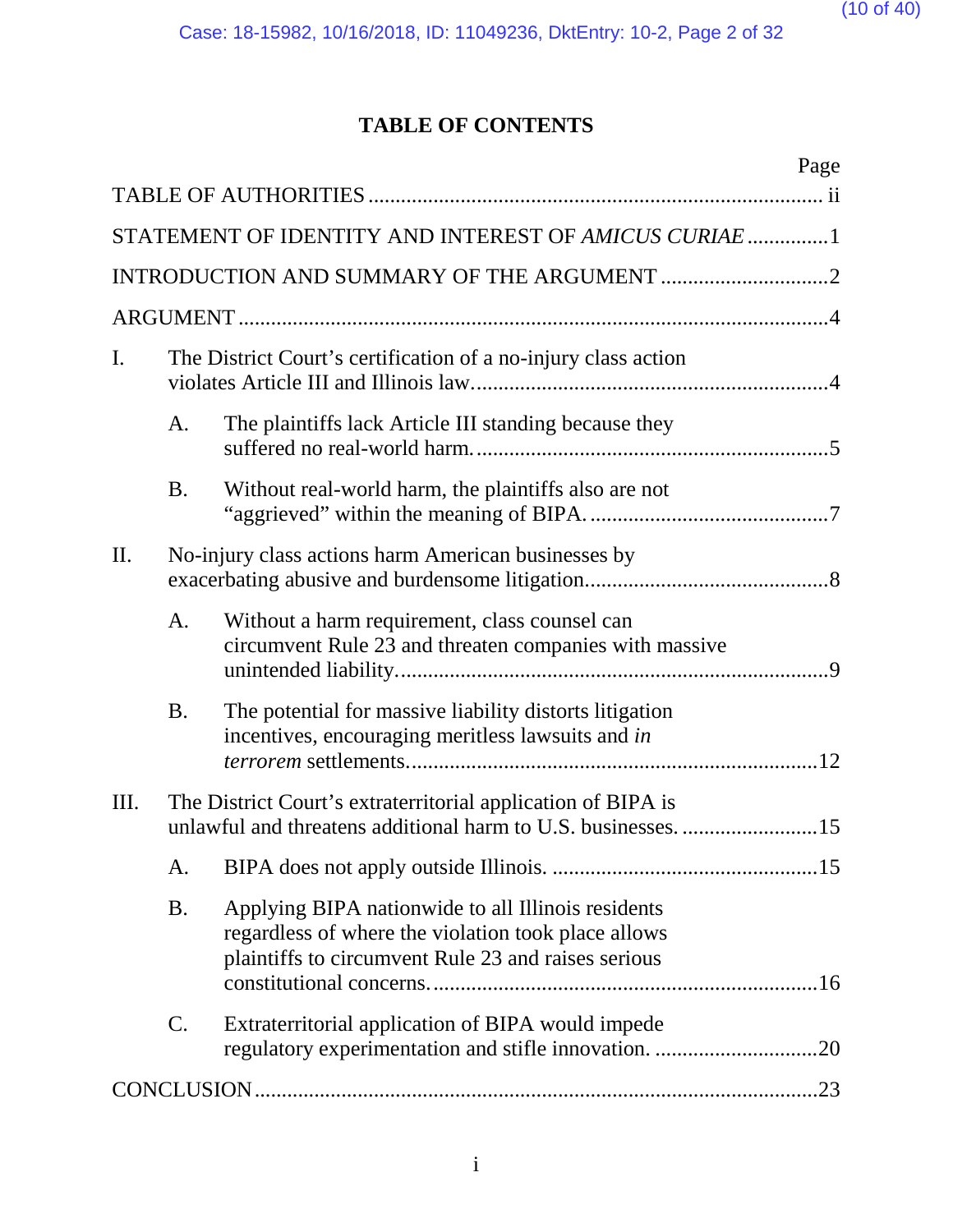(11 of 40)

Case: 18-15982, 10/16/2018, ID: 11049236, DktEntry: 10-2, Page 3 of 32

## **TABLE OF AUTHORITIES**

## **CASES**

<span id="page-10-0"></span>

|                                                                     | Page(s) |
|---------------------------------------------------------------------|---------|
|                                                                     |         |
| Arizona State Legislature v. Arizona Independent Redistricting      |         |
|                                                                     |         |
| Avery v. State Farm Mutual Automobile Insurance Co., 835 N.E.2d     |         |
|                                                                     |         |
| Bassett v. ABM Parking Services, Inc., 883 F.3d 776 (9th Cir. 2018) |         |
| Bonaparte v. Appeal Tax Court of Baltimore, 104 U.S. 592 (1881)18   |         |
| C&A Carbone, Inc. v. Town of Clarkstown, 511 U.S. 383 (1994)18      |         |
|                                                                     |         |
| Civil Rights Education & Enforcement Center v. Hospital Properties  |         |
|                                                                     |         |
|                                                                     |         |
|                                                                     |         |
| Corber v. Xanodyne Pharmaceuticals, Inc., 771 F.3d 1218 (9th Cir.   |         |
| Daniels Sharpsmart, Inc. v. Smith, 889 F.3d 608 (9th Cir. 2018)18   |         |
| Deposit Guaranty National Bank v. Roper, 445 U.S. 326 (1980)12      |         |
|                                                                     |         |
| Graham v. General U.S. Grant Post No. 2665, VFW, 248 N.E.2d 657     |         |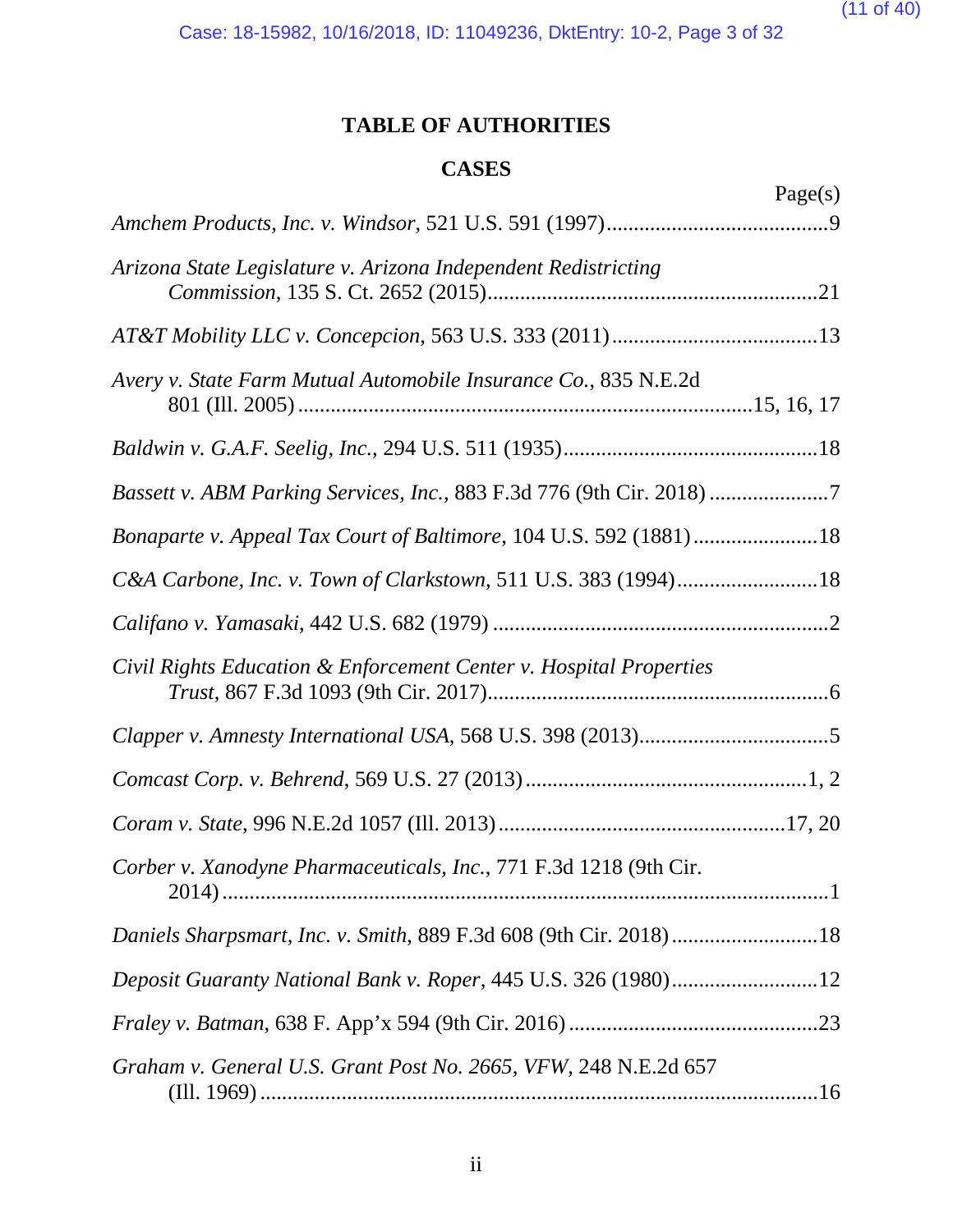| Halliburton Co. v. Erica P. John Fund, Inc., 134 S. Ct. 2398 (2014)13     |
|---------------------------------------------------------------------------|
|                                                                           |
| In re Hyundai & Kia Fuel Economy Litigation, 881 F.3d 679 (9th Cir.       |
| In re Netflix Privacy Litigation, 2013 WL 1120801 (N.D. Cal. Mar.         |
| Kohen v. Pacific Investment Management Co., 571 F.3d 672 (7th Cir.        |
| Landau v. CNA Financial Corp., 886 N.E.2d 405 (Ill. App. Ct. 2008) 16     |
|                                                                           |
|                                                                           |
|                                                                           |
| Oregon Waste Systems, Inc. v. Department of Environmental Quality         |
| Parker v. Time Warner Entertainment Co., 331 F.3d 13 (2d Cir. 2003)11, 13 |
|                                                                           |
|                                                                           |
| Rosenbach v. Six Flags Entertainment Corp., __ N.E.3d __, 2017 IL         |
| Rosenbach v. Six Flags Entertainment Corp., 98 N.E.3d 36 (Ill. 2018)      |
| Sam Francis Foundation v. Christies, Inc., 784 F.3d 1320 (9th Cir.        |
| Sekura v. Krishna Schaumburg Tan, Inc., 2018 IL App (1st) 180175          |
| Shady Grove Orthopedic Associates, P.A. v. Allstate Insurance Co.,        |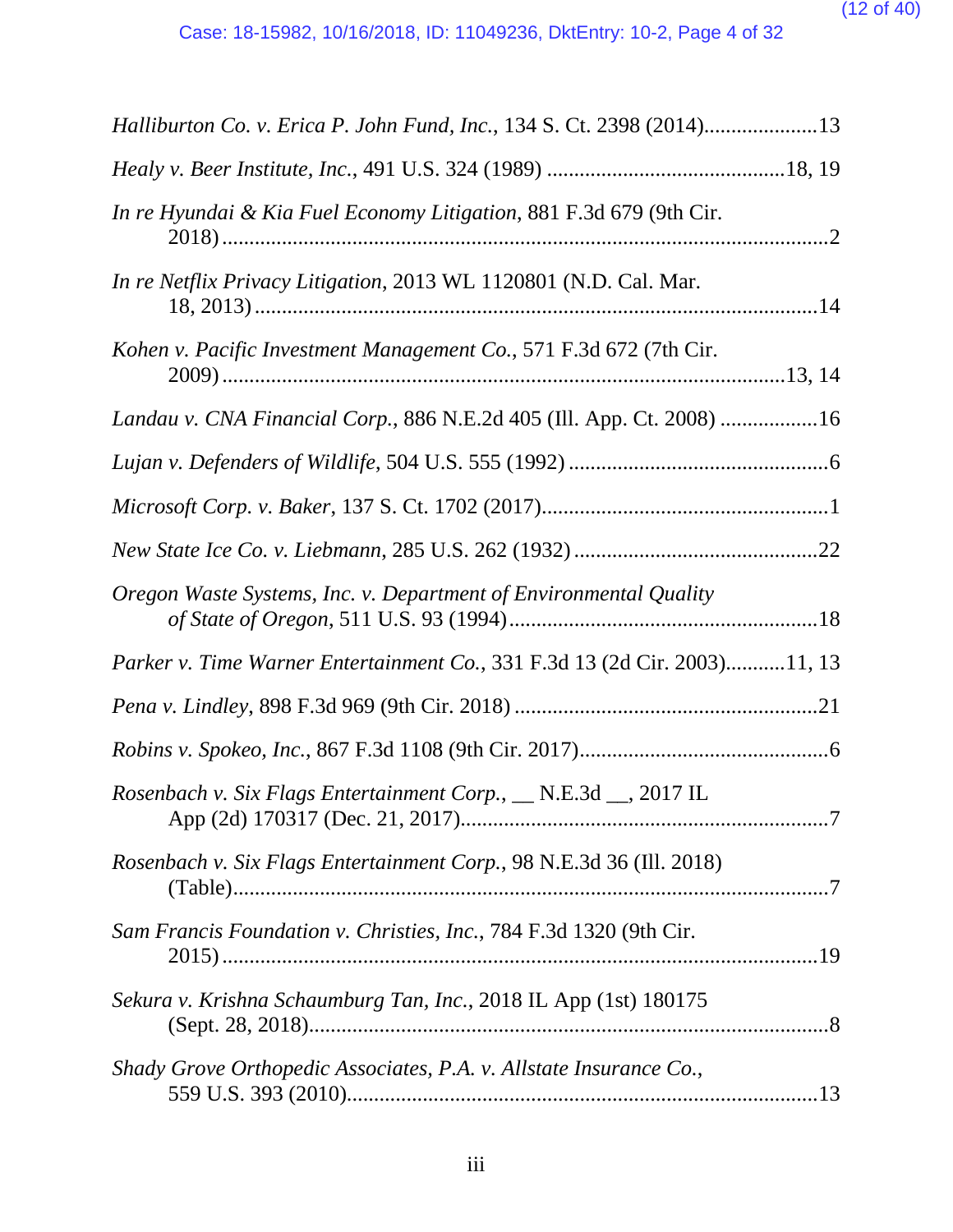#### (13 of 40)

| St. Louis, Iron Mountain & Southern Railway Co. v. Williams, 251                |
|---------------------------------------------------------------------------------|
| <i>Stillmock v. Weis Markets, Inc., 385 F. App'x 267 (4th Cir. 2010) 10, 11</i> |
|                                                                                 |
|                                                                                 |
| World-Wide Volkswagen Corp. v. Woodson, 444 U.S. 286 (1980)18                   |
| CONSTITUTIONAL, STATUTORY, AND RULE PROVISIONS                                  |
|                                                                                 |

| $\mathbf{U}$ . $\mathbf{U}$ , $\mathbf{U}$ $\mathbf{U}$ , $\mathbf{U}$ , $\mathbf{U}$ , $\mathbf{U}$ , $\mathbf{U}$ , $\mathbf{U}$ , $\mathbf{U}$ , $\mathbf{U}$ , $\mathbf{U}$ , $\mathbf{U}$ , $\mathbf{U}$ , $\mathbf{U}$ , $\mathbf{U}$ , $\mathbf{U}$ , $\mathbf{U}$ , $\mathbf{U}$ , $\mathbf{U}$ , $\mathbf{U}$ , $\mathbf{U}$ , $\math$ |  |
|-------------------------------------------------------------------------------------------------------------------------------------------------------------------------------------------------------------------------------------------------------------------------------------------------------------------------------------------------|--|
|                                                                                                                                                                                                                                                                                                                                                 |  |
|                                                                                                                                                                                                                                                                                                                                                 |  |
| Fed. R. Civ. P.                                                                                                                                                                                                                                                                                                                                 |  |
|                                                                                                                                                                                                                                                                                                                                                 |  |
|                                                                                                                                                                                                                                                                                                                                                 |  |
|                                                                                                                                                                                                                                                                                                                                                 |  |

## **OTHER AUTHORITIES**

| Johnston, Jason Scott, High Cost, Little Compensation, No Harm To |  |
|-------------------------------------------------------------------|--|
|                                                                   |  |
|                                                                   |  |
|                                                                   |  |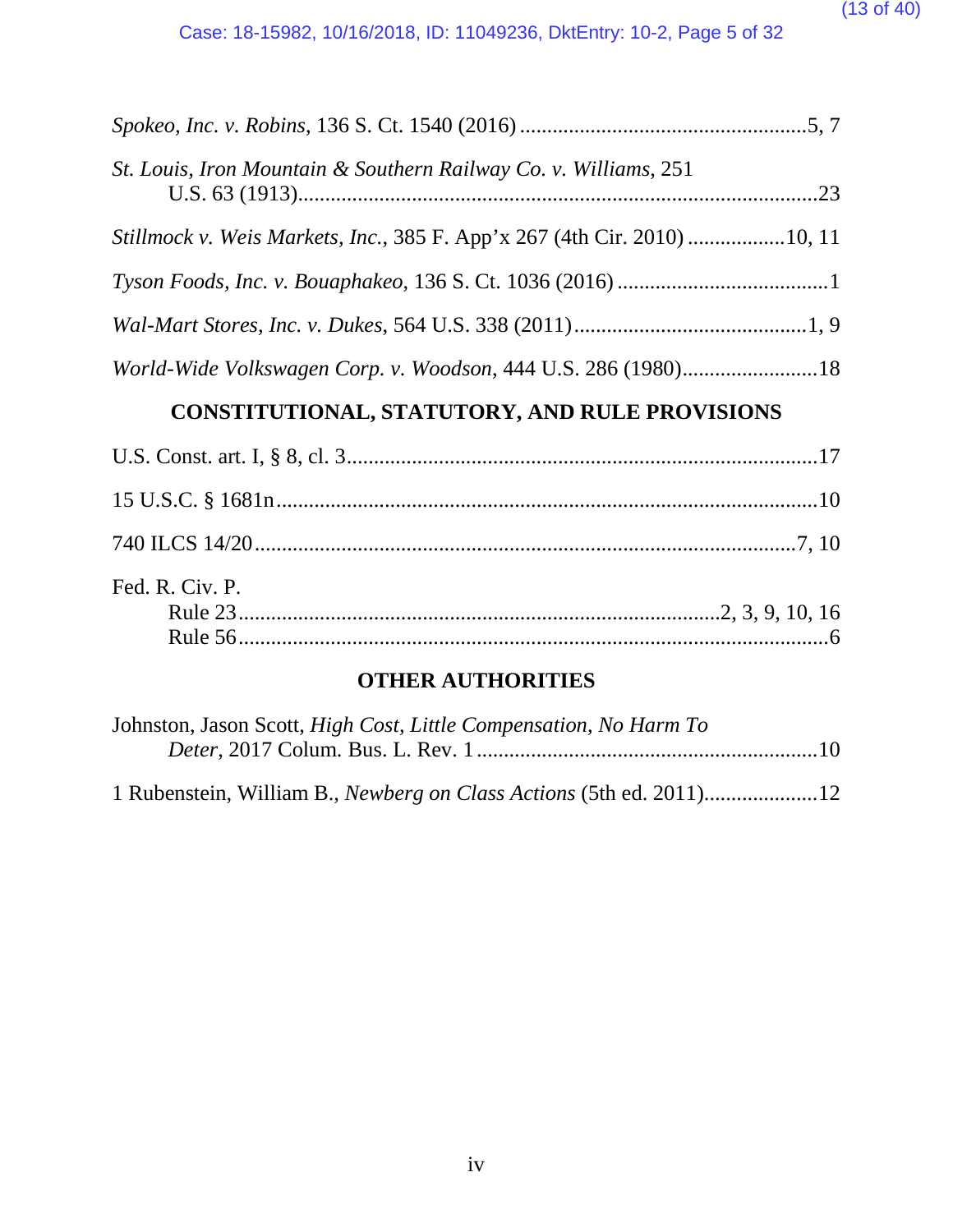#### <span id="page-13-0"></span>**STATEMENT OF IDENTITY AND INTEREST OF** *AMICUS CURIAE*

The Chamber of Commerce of the United States of America (the "Chamber") is the world's largest business federation. The Chamber represents 300,000 direct members and indirectly represents the interests of more than three million businesses and professional organizations of every size, in every industry sector, and from every region of the country. An important function of the Chamber is to represent the interests of its members in matters before Congress, the Executive Branch, and the courts. The Chamber thus regularly files *amicus* briefs in cases raising issues of concern to the nation's business community.<sup>[1](#page-13-1)</sup>

Members of the Chamber regularly face abusive class action litigation, including litigation brought under state law. The Chamber thus often participates as an *amicus* in cases raising significant questions of class action law. *See, e.g.*, *Microsoft Corp. v. Baker*, 137 S. Ct. 1702 (2017); *Tyson Foods, Inc. v. Bouaphakeo*, 136 S. Ct. 1036 (2016); *Corber v. Xanodyne Pharm., Inc.*, 771 F.3d 1218 (9th Cir. 2014) (en banc). The Chamber has a strong interest in ensuring that courts faithfully apply the Supreme Court's decisions in *Wal-Mart Stores, Inc. v. Dukes*, 564 U.S. 338 (2011), and *Comcast Corp. v. Behrend*, 569 U.S. 27 (2013),

<span id="page-13-1"></span><sup>&</sup>lt;sup>1</sup> No party or party's counsel authored this brief in whole or in part. No party, no party's counsel, and no person other than *amicus*, its members or its counsel made a monetary contribution intended to fund the preparation or submission of this brief.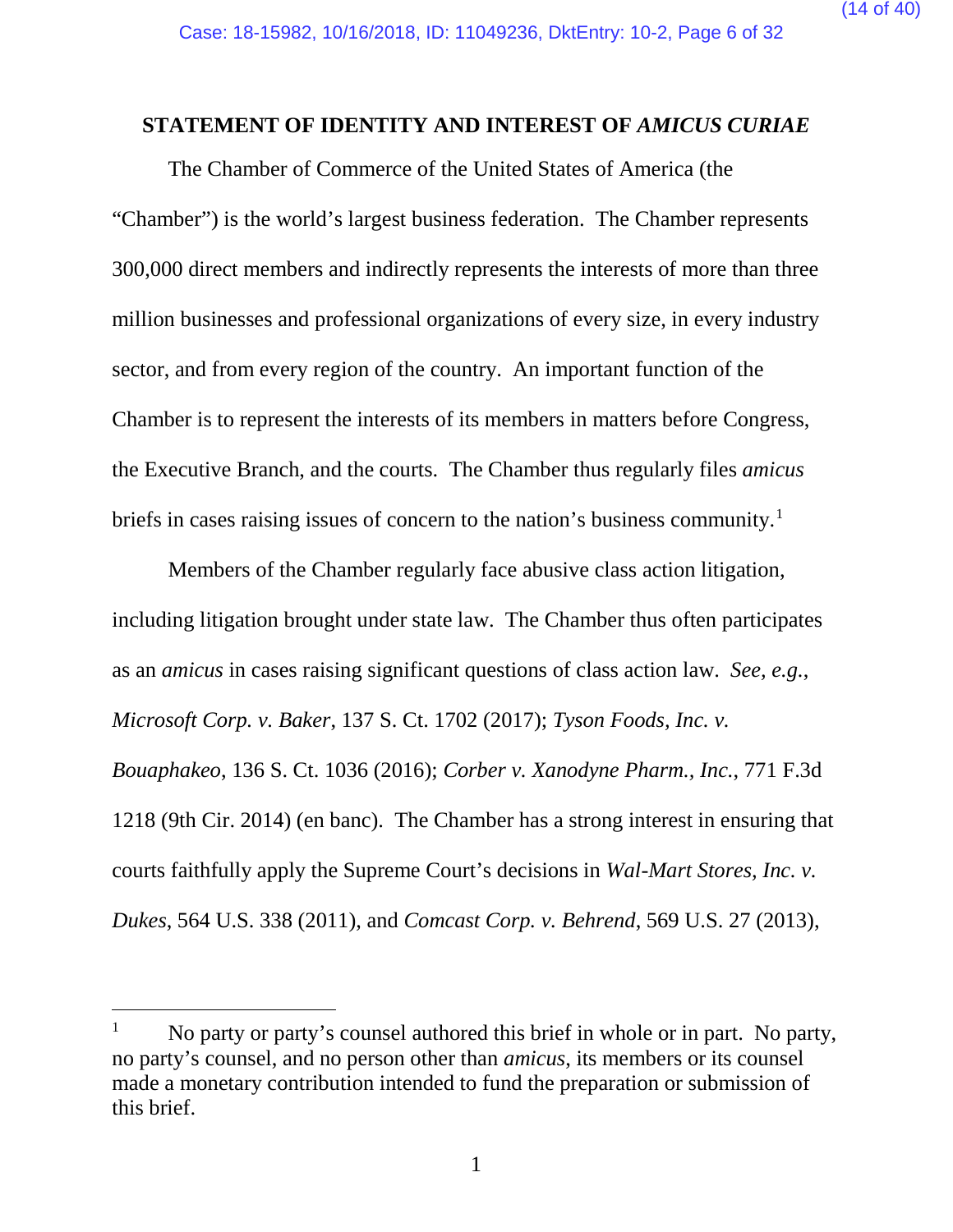to prevent abuse of the class action mechanism. To that end, the Chamber filed an *amicus* brief in support of Facebook's Rule 23(f) petition. *See* Chamber of Commerce Br., No. 18-80053 (May 7, 2018), Dkt. 6-2; Order, No. 18-80053 (May 29, 2018), Dkt. 24 (granting motion for leave to file).

The District Court certified a vast class of potentially millions of Facebook users seeking billions of dollars in damages despite the absence of any allegations of real-world harm to anyone. Because that decision presents questions of exceptional significance, the Chamber has a direct interest in this Court's reversal of class certification.

#### **INTRODUCTION AND SUMMARY OF THE ARGUMENT**

<span id="page-14-0"></span>The Supreme Court has repeatedly emphasized that a "class action is 'an exception to the usual rule that litigation is conducted by and on behalf of the individual named parties only.'" *Comcast Corp v. Behrend*, 569 U.S. 27, 33 (2013) (quoting *Califano v. Yamasaki*, 442 U.S. 682, 700-701 (1979)). As a result, parties "seeking to maintain a class action 'must affirmatively demonstrate [their] compliance with'" Federal Rule of Civil Procedure 23, and district courts must "'rigorous[ly]'" assess compliance with the rule's requirements. *Id.*; *see also In re Hyundai & Kia Fuel Econ. Litig.*, 881 F.3d 679, 690 (9th Cir. 2018). Facebook's brief persuasively explains the multiple legal errors underlying the District Court's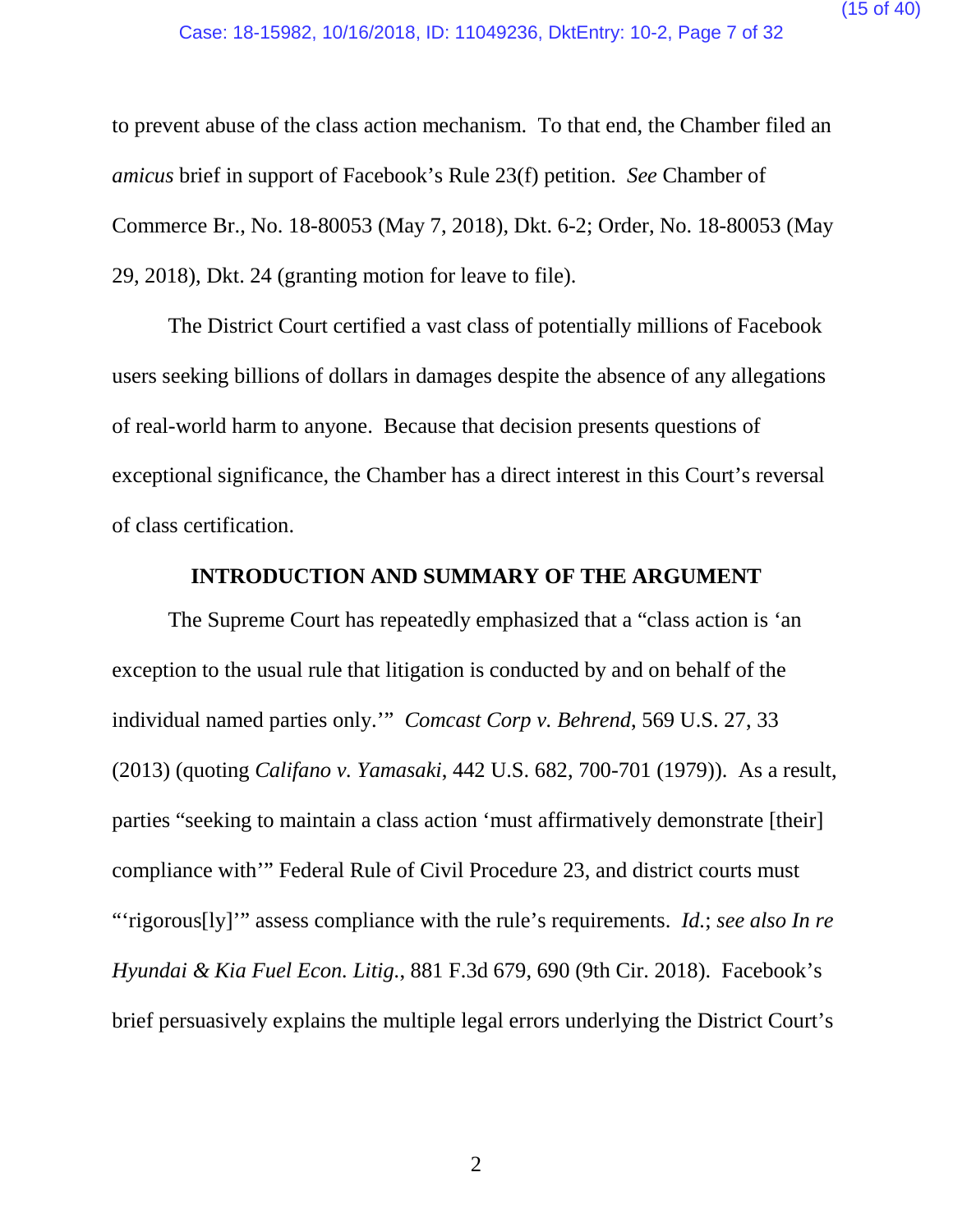class-certification decision. The Chamber writes separately to emphasize two points of special significance to the business community more broadly.

*First*, the District Court improperly certified a "no-injury" class action, allowing the suit to proceed without any showing of concrete harm beyond a bare statutory violation. That decision resulted from two independent errors, one constitutional and the other statutory: the court both misapplied Article III standing doctrine and misinterpreted the Illinois Biometric Information Privacy Act's ("BIPA") "aggrieved" requirement. As Facebook convincingly explains, these errors conflict with Article III precedent, state law, and Rule 23. *See*  Facebook Br. [2](#page-15-0)0-33, 45-53.<sup>2</sup> What's more, their combined practical effect poses a significant threat to businesses. "No-injury" class actions such as this case allowing potentially millions of Facebook users to sue for potentially billions of dollars in damages without demonstrating that anyone suffered any real-world harm—impose enormous burdens on U.S. businesses. That burden is especially substantial for technology companies, such as Facebook.

*Second*, the District Court gave BIPA an impermissibly expansive geographic scope. All agree that the Illinois legislature did not intend BIPA to apply beyond the State's borders. Yet the District Court held that the statute

<span id="page-15-0"></span><sup>&</sup>lt;sup>2</sup> Citations to Facebook's brief here are to a redacted version of the as-filed brief produced by Facebook.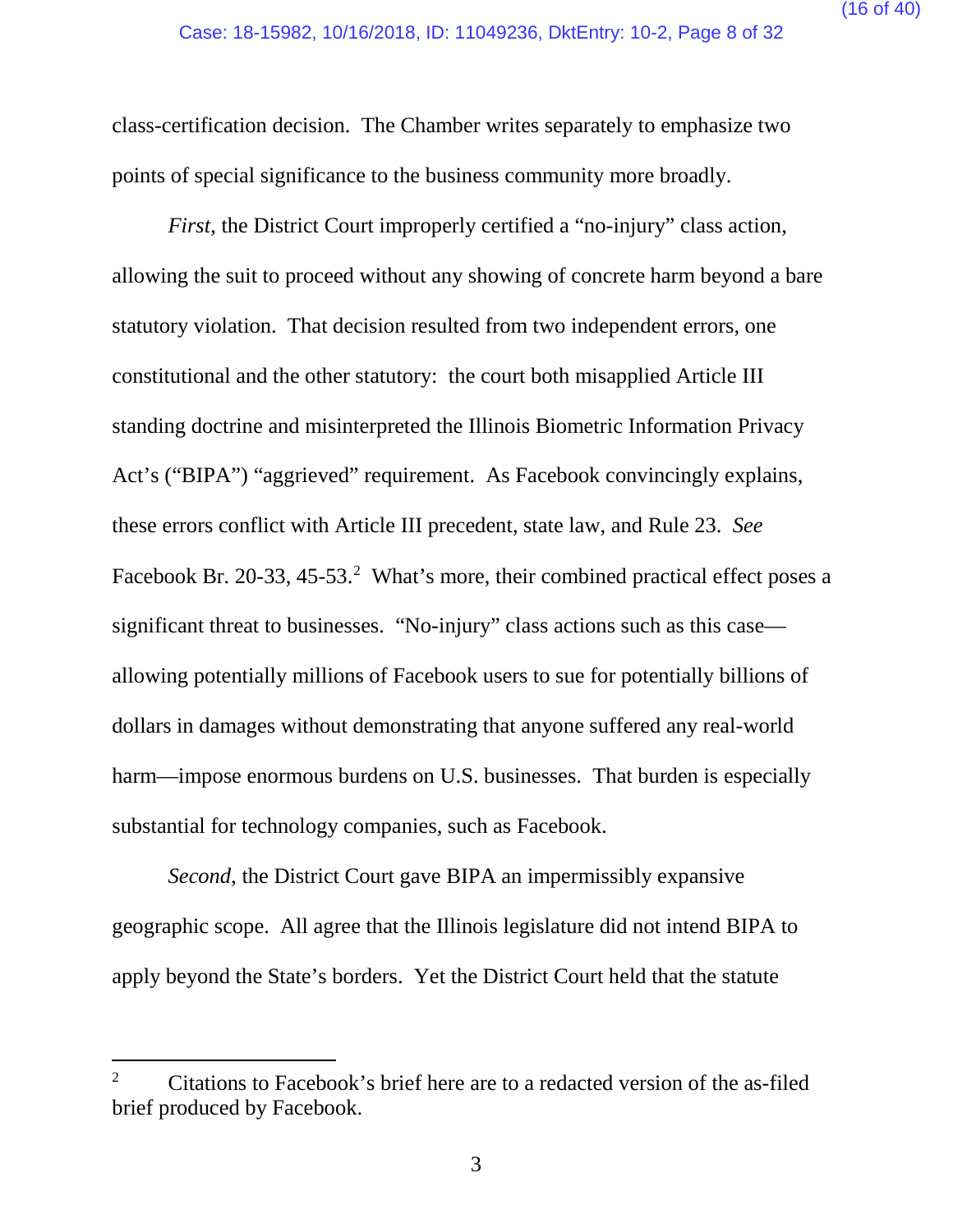applies to all Facebook users located in Illinois—regardless, for example, of where a Facebook user subscribed to Facebook, where the user read Facebook's Data Policy, or where any alleged injury occurred. That holding directly conflicts with Illinois law, as Facebook correctly explains. *See* Facebook Br. 34-45. Furthermore, by permitting Illinois law to apply extraterritorially, overriding the policy judgments of other states regarding the regulation of biometric data, the District Court's misinterpretation of BIPA raises serious constitutional concerns under the federal dormant Commerce Clause. The extraterritorial application of BIPA also risks significant harm to business. Broad nationwide application of one state's law could chill investment and innovation in emerging technologies with great potential for social benefit, such as those in the biometrics field.

For these reasons and for the reasons fully explained by Facebook, this Court should reverse the District Court's class-certification decision.

#### **ARGUMENT**

## <span id="page-16-1"></span><span id="page-16-0"></span>**I. The District Court's certification of a no-injury class action violates Article III and Illinois law.**

The District Court certified a class of millions of Facebook users seeking potentially billions of dollars in damages without requiring *any* showing of harm beyond a bare statutory violation. As Facebook ably explains, that decision rests on at least two manifest legal errors. *First*, in conflict with governing precedent, the District Court held that plaintiffs had Article III standing because they "were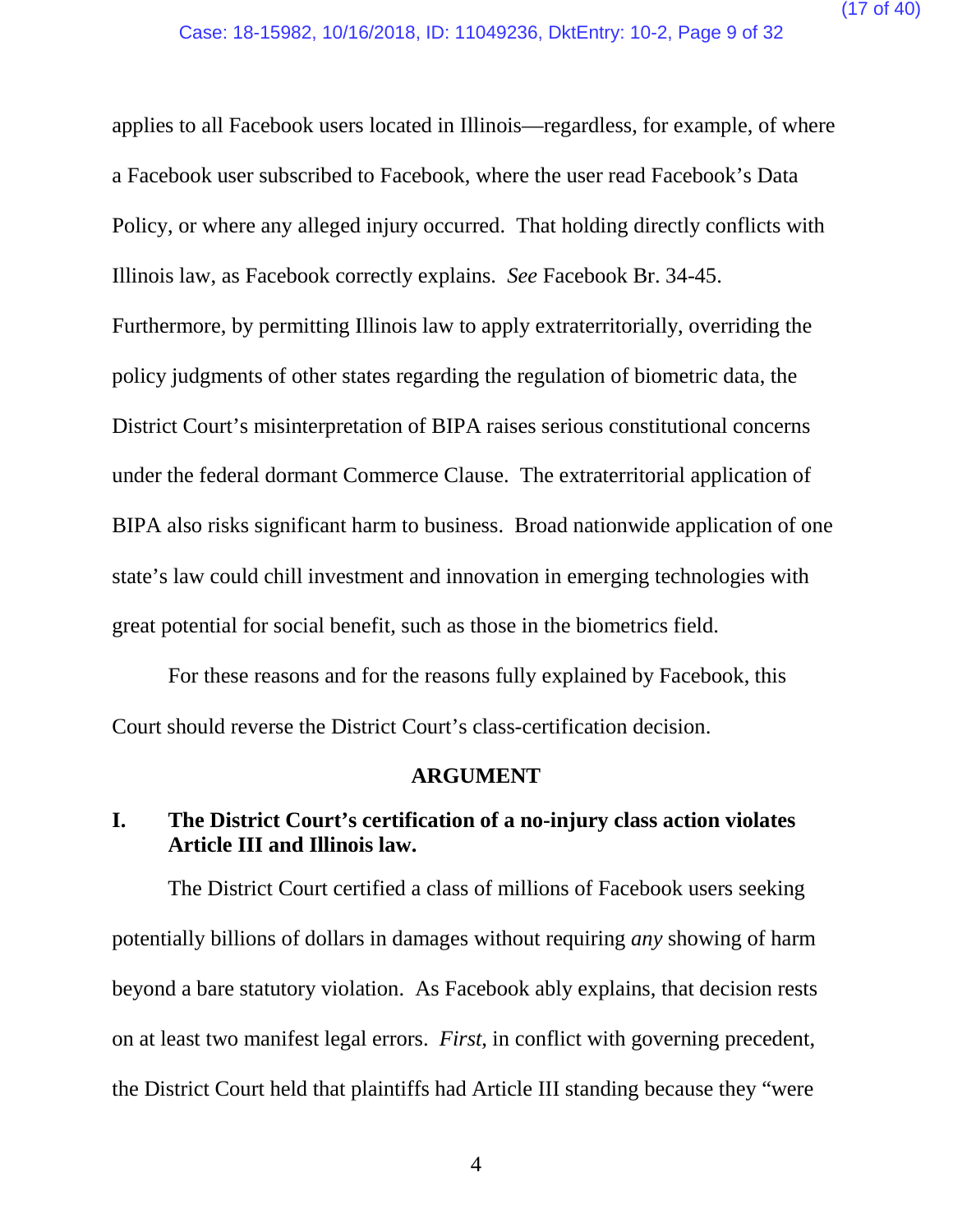deprived of procedures [under BIPA] that protected privacy interests," even though they had not alleged "any attendant embarrassment, job loss, stress or other additional injury." ER22. Remarkably, the court not only failed to require any showing of real-world harm, it held that the plaintiffs had demonstrated standing despite their concessions that they were not, in fact, harmed. *Second*, the District Court held that an unadorned statutory violation satisfied BIPA's "aggrieved" requirement based on an undefined statutory privacy interest. ER9-10.

Unless corrected, these constitutional and statutory errors will encourage noinjury class actions. Such suits risk devastating consequences for U.S. businesses, particularly technology companies such as Facebook, as this case well illustrates.

#### <span id="page-17-0"></span>**A. The plaintiffs lack Article III standing because they suffered no real-world harm.**

"To establish Article III standing, an injury must be 'concrete, particularized, and actual or imminent; fairly traceable to the challenged action; and redressable by a favorable ruling.'" *Clapper v. Amnesty Int'l USA*, 568 U.S. 398, 409 (2013). This constitutional requirement is not "automatically satisfie[d] … whenever a statute grants a person a statutory right and purports to authorize that person to sue." *Spokeo, Inc. v. Robins*, 136 S. Ct. 1540, 1549 (2016). Rather, "even when a statute has allegedly been violated, Article III requires such violation to have caused some real—as opposed to purely legal—harm to the plaintiff."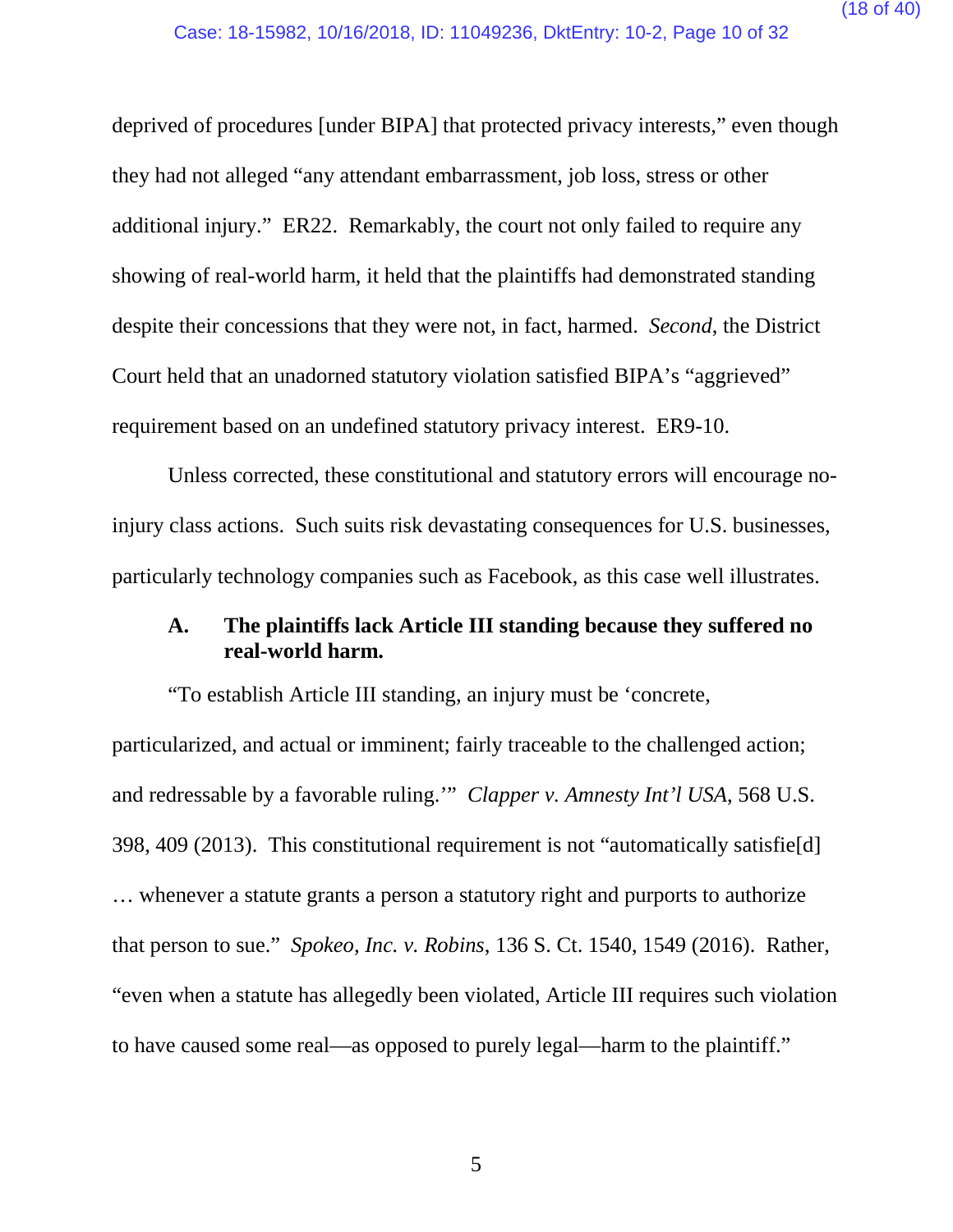*Robins v. Spokeo, Inc.*, 867 F.3d 1108, 1112 (9th Cir. 2017), *cert. denied*, 138 S. Ct. 9[3](#page-18-0)1  $(2018).$ <sup>3</sup>

Because standing is "an indispensable part of the plaintiff's case, each element must be supported in the same way as any other matter on which the plaintiff bears the burden of proof, *i.e.*, with the manner and degree of evidence required at the successive stages of the litigation." *Lujan v. Defenders of Wildlife*, 504 U.S. 555, 561 (1992). So to move past the summary judgment stage, plaintiffs must point to evidence in the record of specific facts, which, taken as true, establish standing. *Id.*; *see* Fed. R. Civ. P. 56(c)(1)(A). Moreover, this Court may properly consider injury-in-fact on interlocutory appeal because standing is an Article III requirement for federal jurisdiction. *E.g.*, *Civil Rights Educ. & Enf't Ctr. v. Hospital Props. Tr.*, 867 F.3d 1093, 1098-1099 (9th Cir. 2017).

This Court should reverse the District Court's class-certification decision because the plaintiffs have not remotely satisfied their injury-in-fact requirement. As Facebook demonstrates, the plaintiffs not only failed to introduce evidence of injury, they acknowledged that they did not suffer *any* negative consequences from Facebook's purported violations of BIPA. *See* Facebook Br. 20-33. The single

<span id="page-18-0"></span><sup>&</sup>lt;sup>3</sup> Besides showing that a statutory violation has caused them concrete harm, the plaintiffs also must demonstrate that "the statutory provisions at issue were established to protect [their] concrete interests (as opposed to purely procedural rights)." *Robins*, 867 F.3d at 1113. The Chamber agrees with Facebook that the plaintiffs have not made that showing. *See* Facebook Br. 22-26.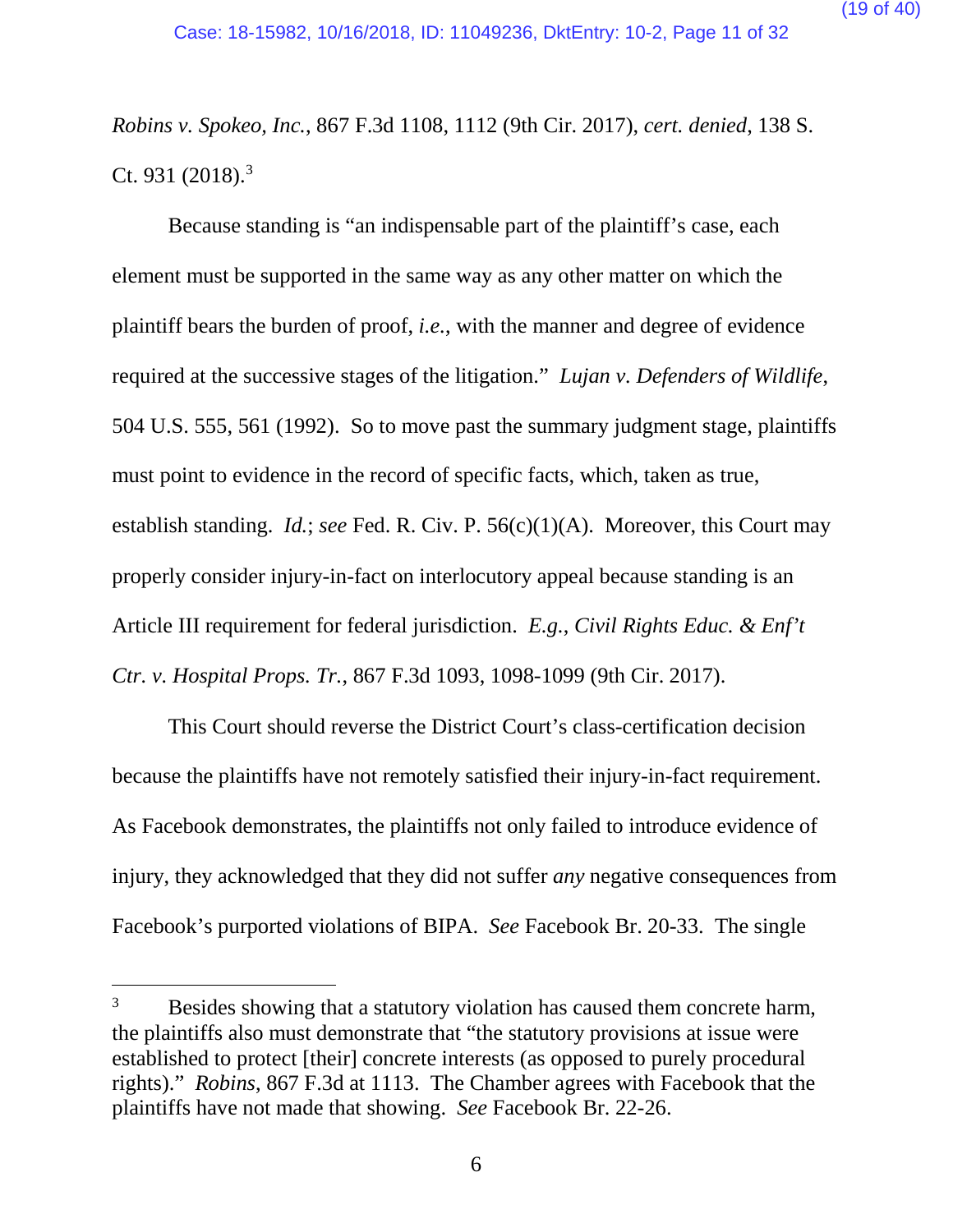theoretical harm that the plaintiffs did assert—a so-called "invasion of privacy" by itself cannot support standing. *Id.* at 29-31.

The plaintiffs' failure to demonstrate—indeed, their disavowal of—any concrete, real-world harm caused by Facebook's purported conduct defeats their Article III standing. *See, e.g.*, *Spokeo*, 136 S. Ct. at 1549; *Bassett v. ABM Parking Servs., Inc.*, 883 F.3d 776, 783 (9th Cir. 2018) (holding that alleged violation of federal privacy statute did not support Article III standing because printing receipt displaying the plaintiff's credit card expiration date did not pose "any risk of harm" that is "real" and otherwise caused no "concrete harm"). Moreover, as explained further below, by misapplying Article III standing doctrine, the District Court also wrongly permitted a no-injury class suit to proceed in violation of Illinois law.

#### <span id="page-19-0"></span>**B. Without real-world harm, the plaintiffs also are not "aggrieved" within the meaning of BIPA.**

BIPA's private right of action extends only to those "aggrieved by a violation of this Act." 740 ILCS 14/20. As one Illinois appellate court has held, "[i]f a person alleges only a technical violation of [BIPA] without alleging any injury or adverse effect, then he or she is not aggrieved and may not recover." *Rosenbach v. Six Flags Entm't Corp.*, \_\_ N.E.3d \_\_, 2017 IL App (2d) 170317,  $\P$  28 (Dec. 21, 2017).<sup>[4](#page-19-1)</sup>

<span id="page-19-1"></span> <sup>4</sup> The Illinois Supreme Court has agreed to hear *Rosenbach*. *See* 98 N.E.3d 36 (Ill. 2018) (Table). As Facebook explains, an Illinois Appellate Court decision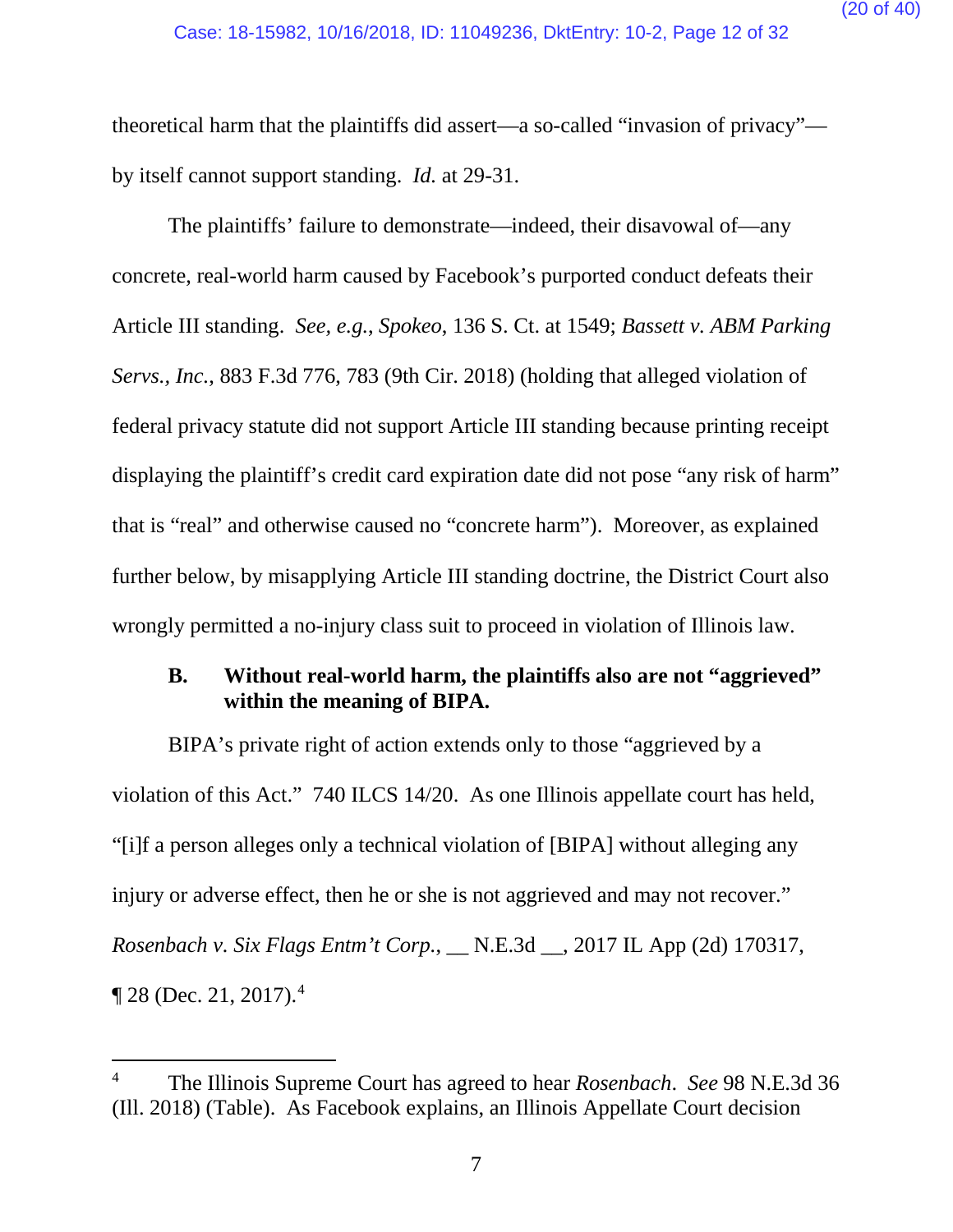The District Court nonetheless held that the plaintiffs satisfied BIPA's "aggrieved" requirement because they "sufficiently alleged" an "injury to a privacy right." ER9-10. That holding is wrong as a matter of Illinois law, as Facebook explains. *See* Facebook Br. 45-48. An "injury to a privacy right" consisting of no more than a statutory violation is no injury at all. According to the District Court, every alleged violation of BIPA—even absent tangible, real-world consequences for plaintiffs—gives rise to a private suit. That counterintuitive reading defies Illinois law and effectively certified a no-injury class action.

#### <span id="page-20-0"></span>**II. No-injury class actions harm American businesses by exacerbating abusive and burdensome litigation.**

The District Court's mistaken standing analysis and its misinterpretation of BIPA's "aggrieved" requirement together enabled this suit to proceed as a noinjury class action. This Court should correct those errors because no-injury class actions foster abusive and costly litigation that harms U.S. businesses generally, and technology companies in particular. This case well illustrates those harms.

 $\overline{a}$ 

from a different district recently disagreed with that case. *See Sekura v. Krishna Schaumburg Tan, Inc.*, 2018 IL App (1st) 180175 (Sept. 28, 2018). The Chamber agrees with Facebook that the Illinois Supreme Court is likely to adopt *Rosenbach*'s interpretation of BIPA. *See* Facebook Br. 46-48. That outcome is especially likely because, as explained here, an overly permissive reading of the statute's "aggrieved" requirement would facilitate harmful no-injury class actions.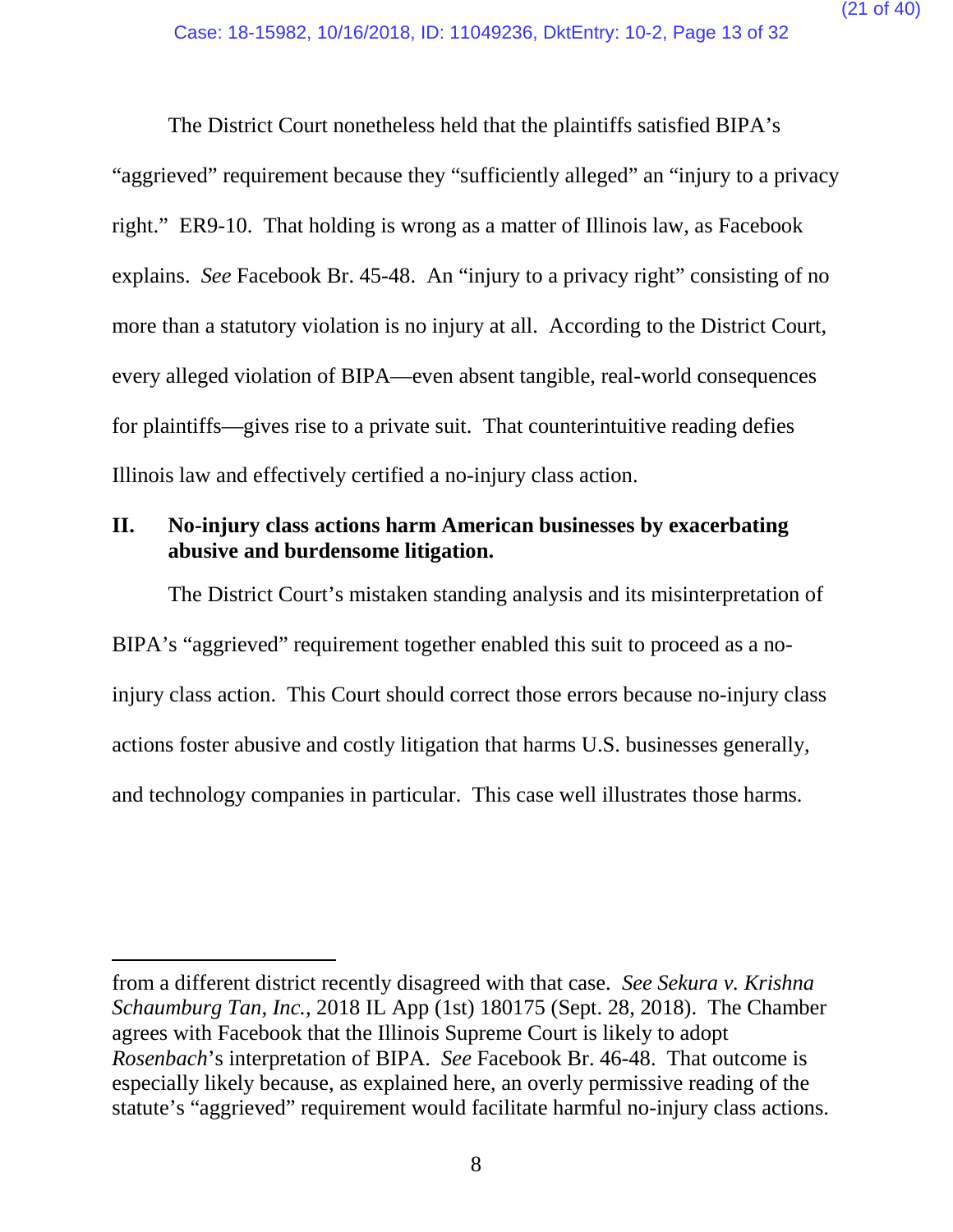#### <span id="page-21-0"></span>**A. Without a harm requirement, class counsel can circumvent Rule 23 and threaten companies with massive unintended liability.**

No-injury class actions are uniquely harmful and prone to abuse for several reasons. For starters, without any need to show harm, class counsel can circumvent Rule 23's requirements, obtaining certification of enormous and improper classes. A threshold harm requirement makes class certification harder. The individualized harm issue undermines commonality. *See* Fed. R. Civ. P.  $23(a)(2)$ . Class counsel will not be able to show that the class members "have" suffered the same injury." *Wal-Mart Stores, Inc. v. Dukes*, 564 U.S. 338, 349-350 (2011) (quotation marks omitted). Similarly, predominance cannot be demonstrated if class members must show harm through individualized proof. *See*  Fed. R. Civ. P. 23(b)(3). More plaintiff-specific questions mean the proposed class may not be "sufficiently cohesive to warrant adjudication by representation." *Amchem Prods., Inc. v. Windsor*, 521 U.S. 591, 623 (1997). Here, for example, the District Court made it much easier for the plaintiffs to satisfy commonality and predominance by ignoring the individualized constitutional and statutory harm requirements.

With Rule 23's requirements weakened, moreover, no-injury class actions allow plaintiffs' attorneys to leverage statutory damages for technical violations into threats of massive unintended liability. When provided, statutory damages for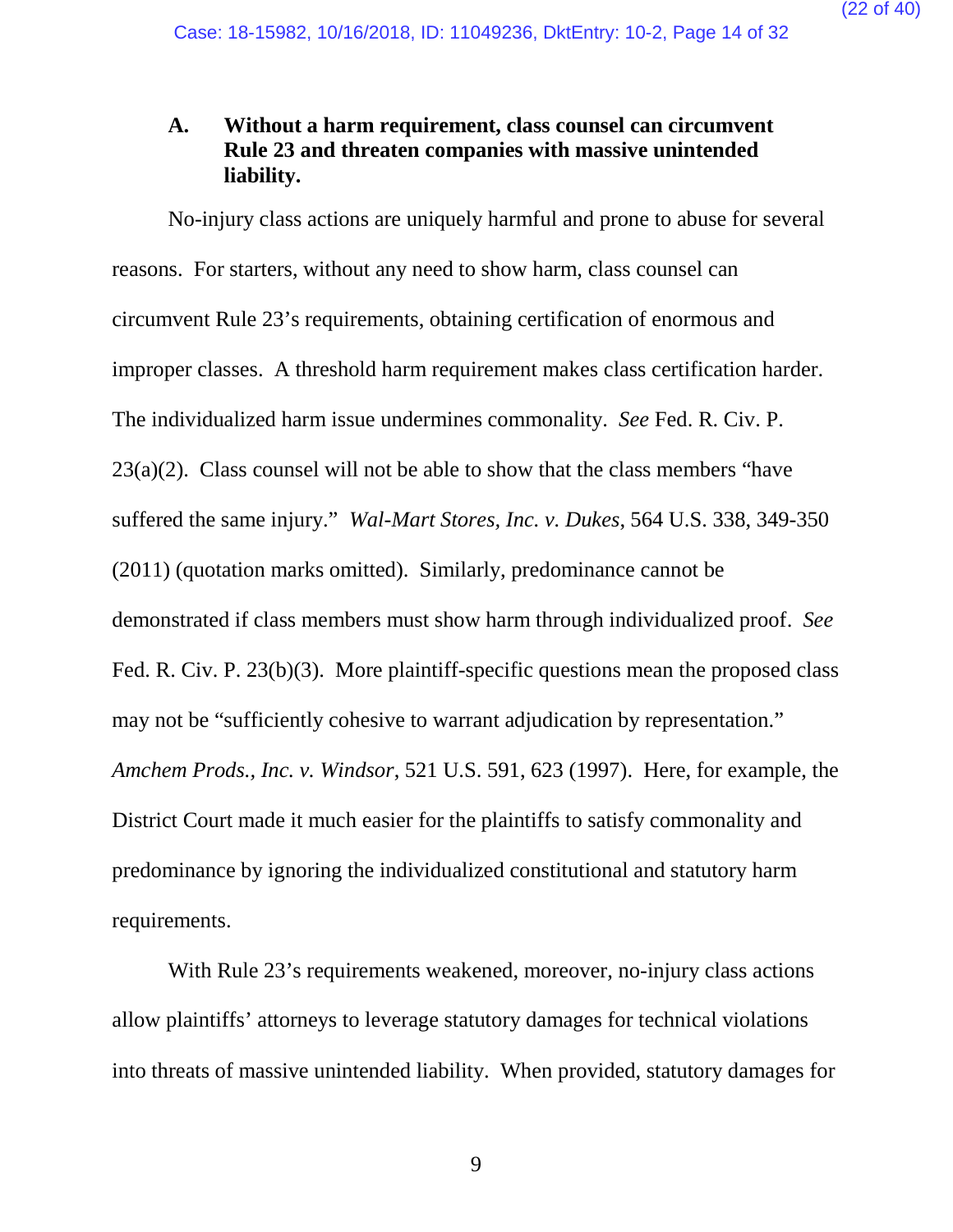individual plaintiffs are often relatively modest. For example, BIPA permits plaintiffs to recover, for each statutory violation, the greater of actual damages or a set amount of liquidated damages that varies depending on the nature of the violation (\$1,000 for negligent violations, \$5,000 for intentional or reckless ones). *See* 740 ILCS 14/20(1)-(2); *cf.* 15 U.S.C. § 1681n(a)(1)(A)-(B) (imposing a similar tiered scheme for willful noncompliance with the Fair Credit Reporting Act). Given these amounts, an economically rational plaintiff who suffered *no actual harm* from a technical statutory violation might not choose to sue individually. The litigation costs would easily exceed the potential recovery. But the litigation incentives flip if plaintiffs can aggregate their statutory damages through a class action, because potential recoveries can quickly skyrocket to billions of dollars. *See, e.g.*, Johnston, *High Cost, Little Compensation, No Harm To Deter*, 2017 Colum. Bus. L. Rev. 1, 68-69.

These massive potential damages impose significant costs on the defendant companies and the broader economy. Judge Wilkinson has highlighted these costs in the context of a federal statute. The combination of Rule 23's class action provisions and a "modest range of statutory damages," he warned, may work together to create "a perfect storm in which the two independent provisions combine to create commercial wreckage far greater than either could alone." *Stillmock v. Weis Mkts., Inc.*, 385 F. App'x 267, 276 (4th Cir. 2010) (Wilkinson, J.,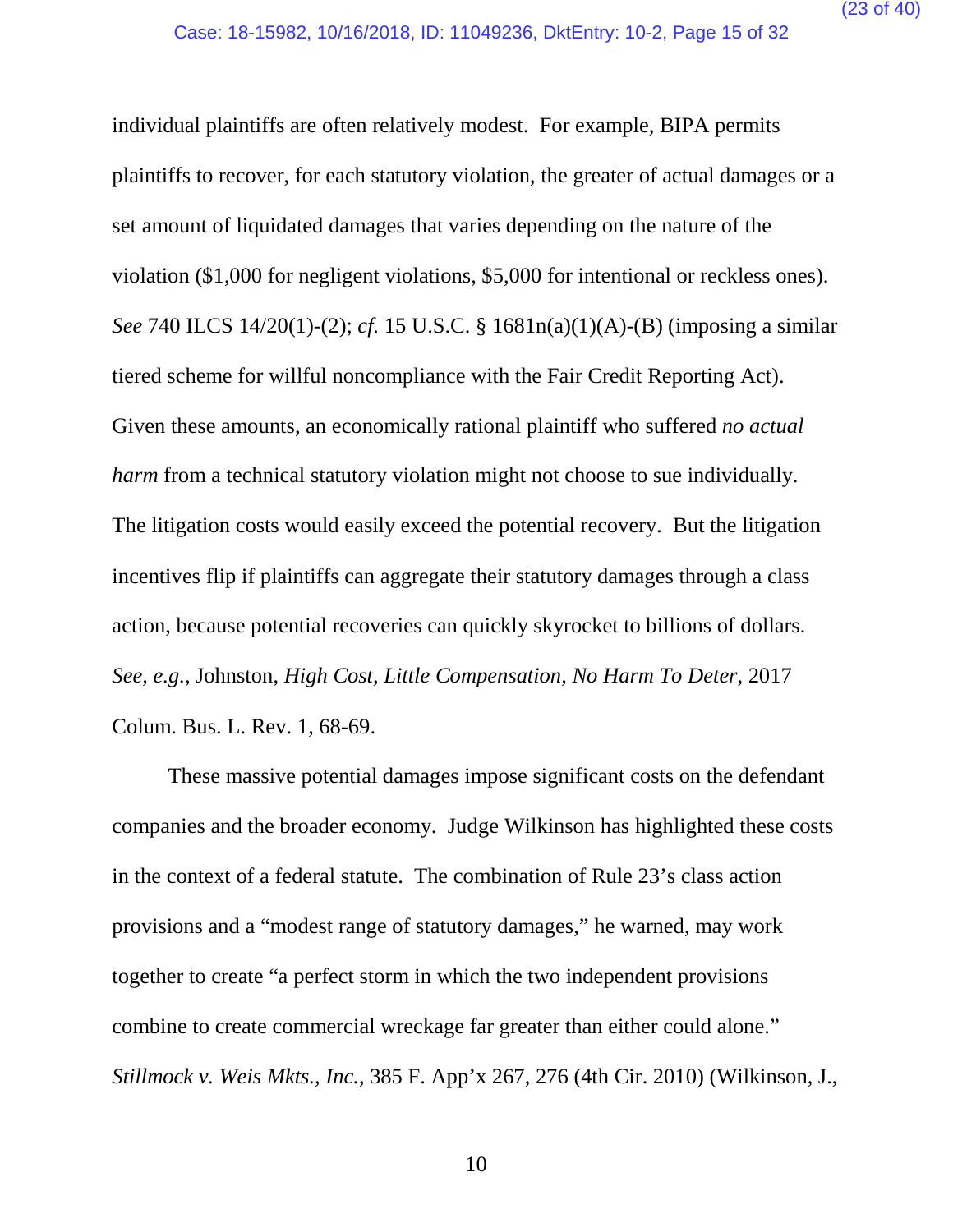concurring specially). This perfect storm, Judge Wilkinson recognized, "is a real jobs killer" that Congress could not have intended to sanction in that context. *Id.* As he explained, "the relatively modest range of statutory damages chosen by Congress suggests that bankrupting entire businesses over somewhat technical violations was not among Congress's objectives." *Id.*; *accord Parker v. Time Warner Entm't Co.*, 331 F.3d 13, 27 (2d Cir. 2003) (Newman, J., concurring) ("I do not believe that in specifying a \$1,000 minimum payment for Cable Act violations, Congress intended to expose a cable television provider to liability for billions of dollars.").

When a business is threatened with (or incurs) a massive judgment in a noinjury class action, the shareholders are not the only ones who take the hit—the entire company may face ruin, putting employees at risk too. *See Stillmock*, 385 F. App'x at 279 (Wilkinson, J., concurring specially). "It staggers the imagination," Judge Wilkinson observed, "to believe that Congress intended to impose annihilating damages on an entire company and the people who work for it for lapses of a somewhat technical nature and in a case where not a single class member suffered actual harm." *Id.* at 280.

The same goes for the Illinois Legislature. BIPA created a penalty scheme with fixed damages for statutory violations. Given the individual damages amounts at issue, it is impossible to believe the legislature intended to subject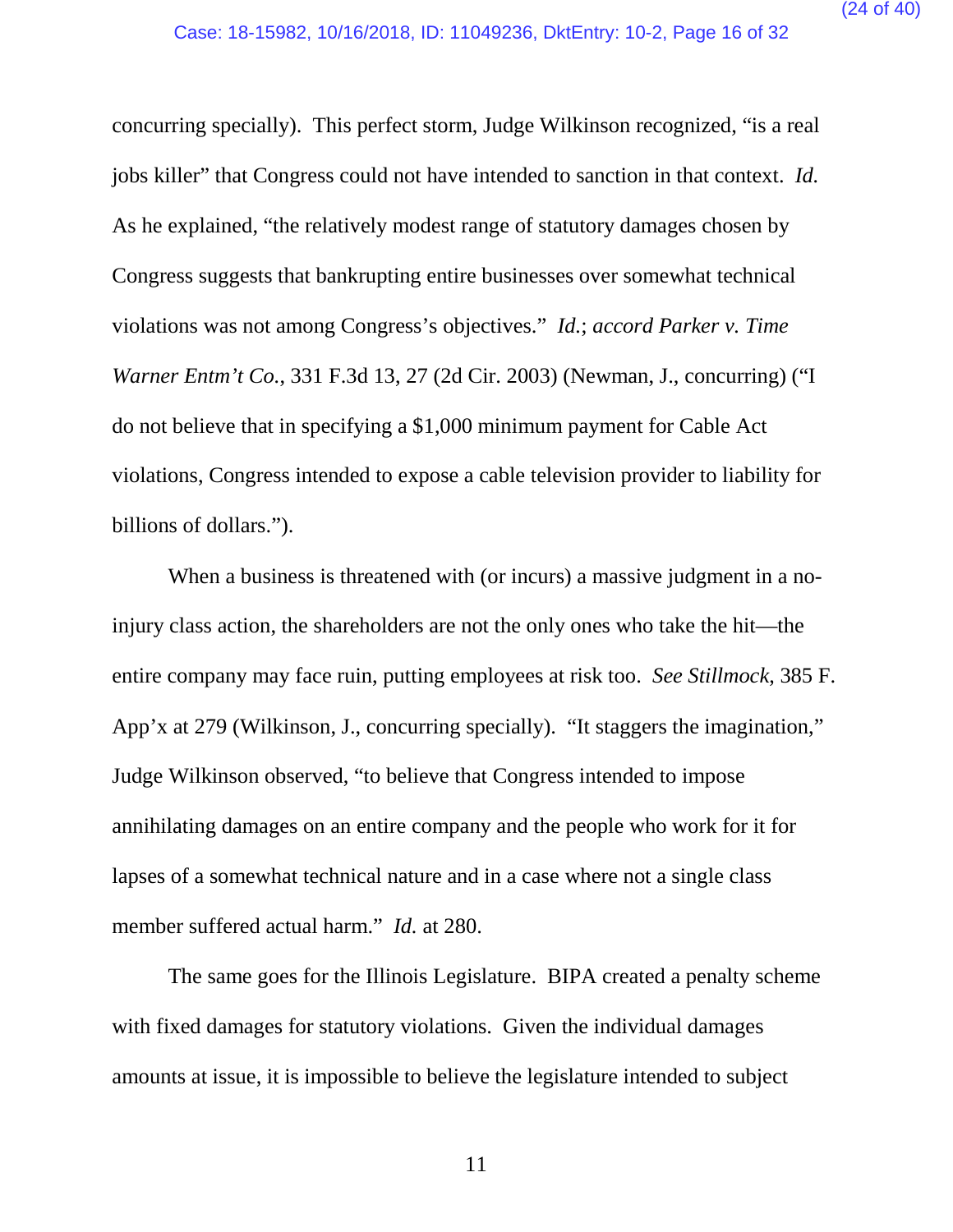companies to the ruinous potential of no-injury class actions for bare technical violations of the statute's notice-and-disclosure requirements. As Facebook explains, the class action here conflicts with BIPA's design and the Illinois Legislature's intent. *See* Facebook Br. 54-59.

#### <span id="page-24-0"></span>**B. The potential for massive liability distorts litigation incentives, encouraging meritless lawsuits and** *in terrorem* **settlements.**

The potential for massive liability from no-injury class actions distorts litigation incentives for both plaintiffs and defendants at society's expense. Large damage awards encourage meritless litigation with no social benefit. No-injury class actions are highly lucrative for class counsel, who take a slice of the recovery. The large potential attorneys' fees that come with such class actions enrich class counsel without benefiting the class. The "benefits to class members are often nominal and symbolic, with persons other than class members becoming the chief beneficiaries." *Deposit Guar. Nat'l Bank v. Roper*, 445 U.S. 326, 339 (1980). These "chief beneficiaries" are often class counsel, as "class action attorneys are the real principals, and the class representative/clients their agents." 1 Rubenstein, *Newberg on Class Actions* § 3:52, at 327 (5th ed. 2011). And since class counsel takes a proportional share of any recovery, even a small fraction of billions of dollars is a significant incentive to pursue class actions, regardless of their merits. The greater the potential damages, the greater the incentive to bring a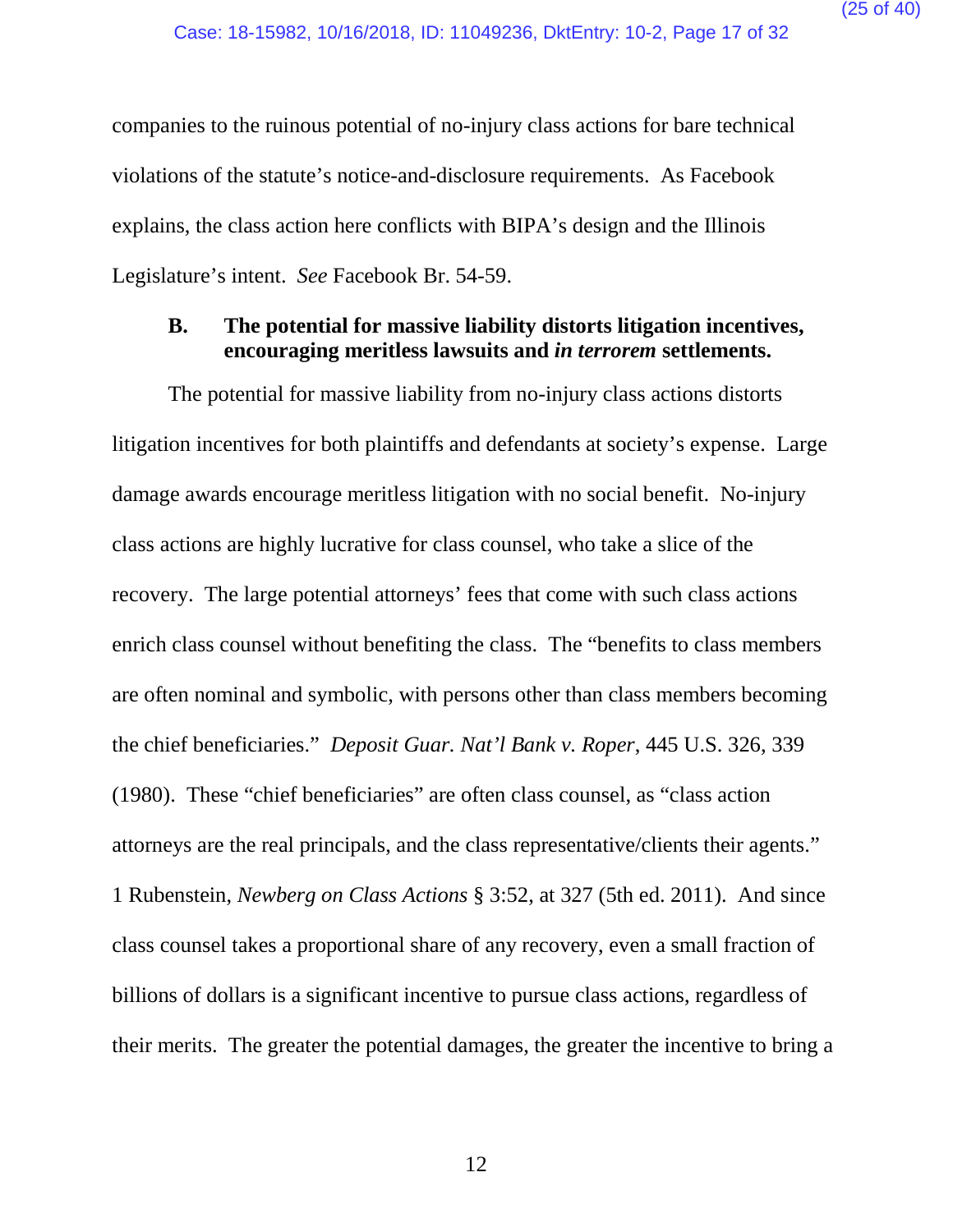meritless class action with little chance of success in the hopes of extracting an *in terrorem* settlement.

Settlement pressure from no-injury class actions is especially likely to overwhelm defendants because the threat of crushing liability distorts their litigation incentives too. When a large class of uninjured plaintiffs is certified, "[f]aced with even a small chance of a devastating loss, defendants will be pressured into settling questionable claims." *AT&T Mobility LLC v. Concepcion*, 563 U.S. 333, 350 (2011); *see also Halliburton Co. v. Erica P. John Fund, Inc.*, 134 S. Ct. 2398, 2424 n.7 (2014) (recognizing *in terrorem* settlement pressure); *Shady Grove Orthopedic Assocs., P.A. v. Allstate Ins. Co.*, 559 U.S. 393, 445 n.3 (2010) (Ginsburg, J., dissenting); *Parker*, 331 F.3d at 22 ("aggregation in a class action of large numbers of statutory damages claims … could create … an *in terrorem* effect on defendants, which may induce unfair settlements").

As Judge Posner put it, "a class should not be certified if it is apparent that it contains a great many persons who have suffered no injury at the hands of the defendant, if only because of the *in terrorem* character of a class action." *Kohen v. Pacific Inv. Mgmt. Co.*, 571 F.3d 672, 677-678 (7th Cir. 2009) (internal citations omitted). "When the potential liability created by the lawsuit is very great," he explained, "the defendant will be under pressure to settle rather than to bet the company, even if the betting odds are good. For by aggregating a large number of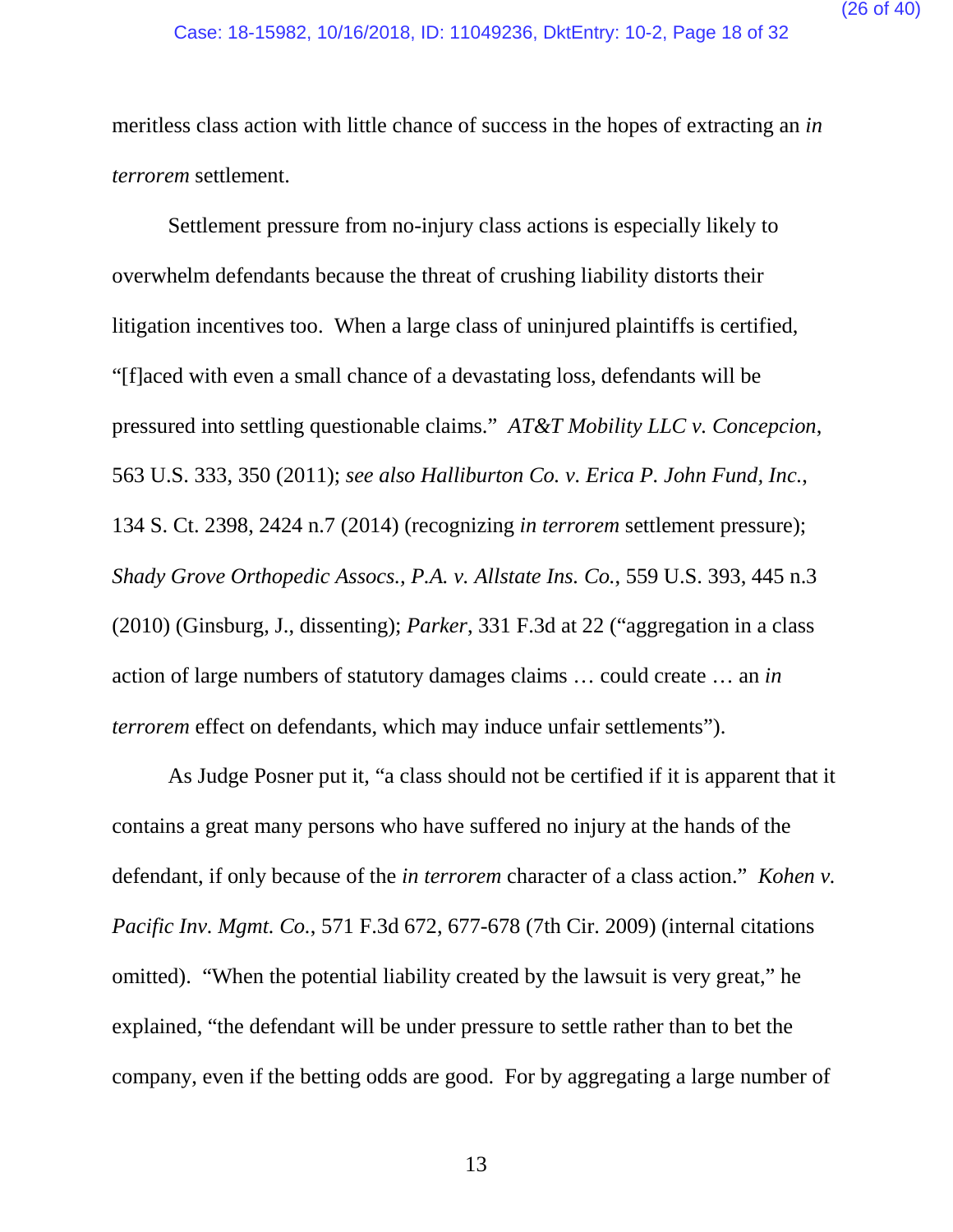claims, a class action can impose huge contingent liability on a defendant." *Id.* at 678 (internal citations omitted). The risk of ruinous liability, and the settlement of weak no-injury class actions, is a major drain on U.S. businesses and thus the entire economy.

Technology companies such as Facebook may be especially vulnerable to abusive no-injury class actions. As this case shows, every day millions of Internet users interact with technology companies to conduct transactions, share content, and connect with people all over the world. Indeed, the Internet's unique efficiency and worldwide reach enable technology companies to deliver enormous value at little or no cost to their users. The resulting huge volume of daily users and interactions exposes technology companies to enormous class actions for minor, technical violations. As a result, technology companies are more likely to face potentially ruinous statutory damages that dramatically amplify the *in terrorem* settlement pressure. *E.g.*, *In re Netflix Privacy Litig.*, 2013 WL 1120801, at \*4-5 (N.D. Cal. Mar. 18, 2013) (\$9 million settlement in case alleging statutory damages of \$150 billion).

Although all companies face that pressure, technology companies have an especially strong interest in correcting the District Court's improper certification of a no-injury class action. The economic risks that such class actions pose to technology companies is especially significant, as technology companies make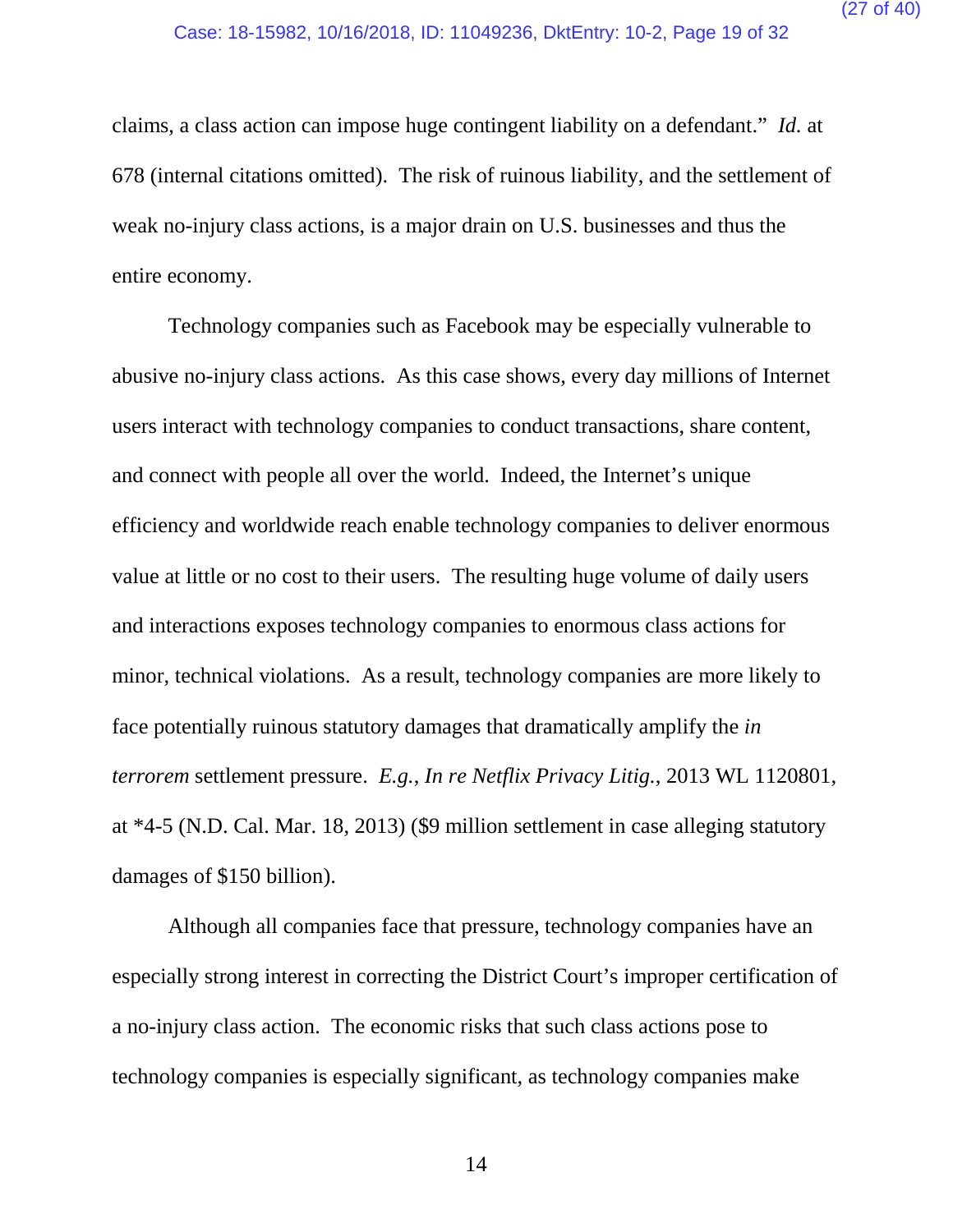important contributions to both the public interest and the vibrancy of the American economy through investment, research, and innovation. Class actions seeking staggering damages pose a real threat to this vital sector of the economy.

#### <span id="page-27-0"></span>**III. The District Court's extraterritorial application of BIPA is unlawful and threatens additional harm to U.S. businesses.**

The District Court also committed manifest error by giving BIPA an overly expansive geographic scope. The court certified "a class consisting of Facebook users located in Illinois for whom Facebook created and stored a face template after June 7, 2011." ER1. This class definition sweeps in conduct occurring outside Illinois even though, as the court recognized, "BIPA does not have extraterritorial reach." ER12. As Facebook explains, the court's misapplication of BIPA conflicts with Illinois law. *See* Facebook Br. 34-45. That error allowed the plaintiffs to avoid yet another individualized issue that should preclude class certification under Rule 23. *Id.* at 45-52.What's more, the District Court's extraterritorial—indeed, effectively nationwide—application of BIPA raises serious constitutional concerns and risks inflicting substantial costs on U.S. businesses.

#### **A. BIPA does not apply outside Illinois.**

<span id="page-27-1"></span>Under longstanding Illinois law, a state statute does not apply outside Illinois's borders "unless an intent to do so is clearly expressed." *Avery v. State Farm Mut. Auto. Ins. Co.*, 835 N.E.2d 801, 852-853 (Ill. 2005). As both the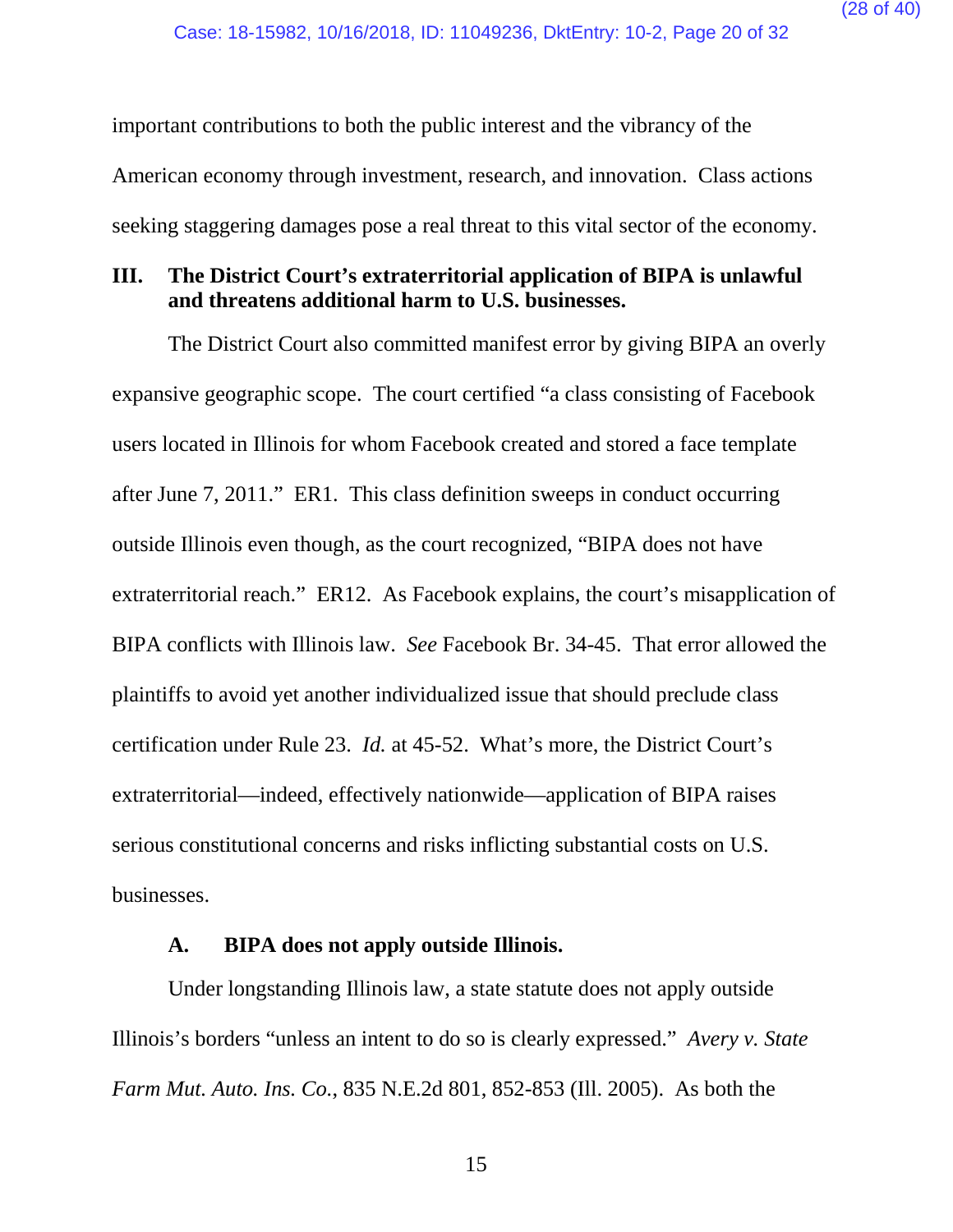District Court and the plaintiffs recognized, BIPA expresses no such intent. ER12. Because all agree that BIPA does not apply extraterritorially, the statute creates liability only for conduct "occurr[ing] primarily and substantially in Illinois." *Avery*, 835 N.E.2d at 854. To fall within BIPA's domestic scope, "the majority of circumstances related to the alleged violation" must have occurred within the State. *Landau v. CNA Fin. Corp.*, 886 N.E.2d 405, 407-409 (Ill. App. Ct. 2008). By contrast, a case falls outside the statute if "a necessary element of liability d[oes] not take place in Illinois." *Graham v. General U.S. Grant Post No. 2665, VFW*, 248 N.E.2d 657, 658-659 (Ill. 1969).

The District Court certified a class of all Facebook users "located in Illinois" for whom Facebook created face templates. As Facebook explains, mere residence is not dispositive under Illinois law. *See* Facebook Br. 34-45. To the contrary, Illinois courts have refused to treat every injury to a resident as domestic, no matter where it occurs. *See Graham*, 248 N.E.2d at 658-659.

<span id="page-28-0"></span>**B. Applying BIPA nationwide to all Illinois residents regardless of where the violation took place allows plaintiffs to circumvent Rule 23 and raises serious constitutional concerns.**

Treating Illinois residency as dispositive causes two major problems. *First*, it allows certification of improper classes by avoiding yet another highly individualized issue, making it much easier for plaintiffs to satisfy Rule 23(b)'s predominance requirement. Under the correct Illinois standard, "whether a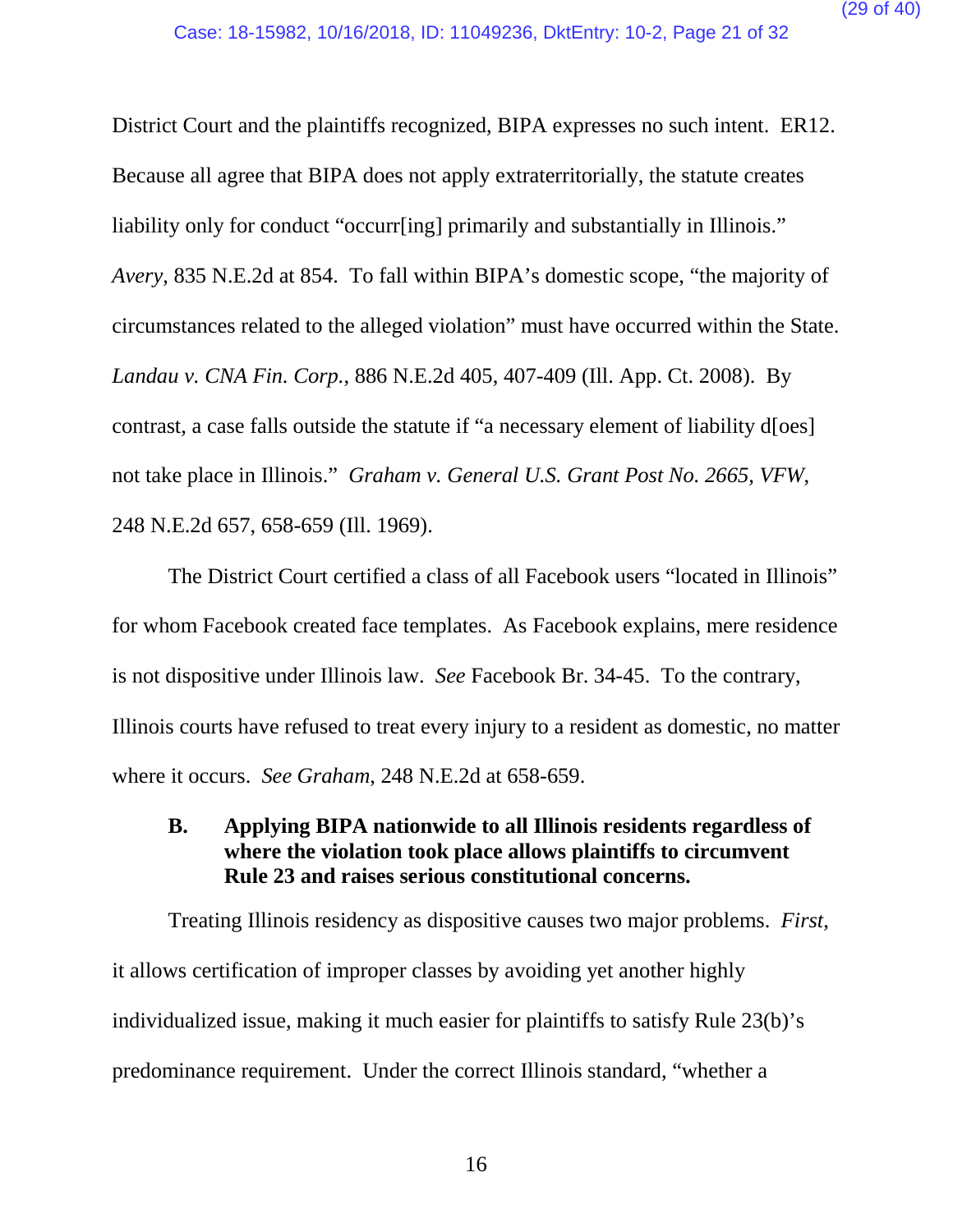transaction occurs within this state … must be decided on its own facts." *Avery*, 835 N.E.2d at 854. And which facts matter necessarily varies depending upon each plaintiff's circumstances—"there is no single formula or bright-line test." *Id.* Because Illinois law requires a fact-bound, and multi-factor, analysis to determine whether an alleged BIPA violation is sufficiently domestic, and because that individualized question is a threshold issue for every plaintiff, common issues do not predominate. As Facebook demonstrates, the District Court's overbroad interpretation of BIPA led it wrongly to hold otherwise. *See* Facebook Br. 45-52.

*Second*, extending BIPA to all Illinois residents no matter where the relevant conduct occurred also raises serious constitutional concerns. As for federal statutes, "courts have a duty to construe [Illinois statutes] so as to uphold their validity if there is any reasonable way to do so." *Coram v. State*, 996 N.E.2d 1057, 1074 (Ill. 2013). Unless BIPA supports no other reading, this Court must interpret the act "so as to avoid serious doubt of [its] constitutionality." *Id.* Applying BIPA nationwide to all Facebook users "located in Illinois" puts the act in serious constitutional jeopardy under the dormant Commerce Clause.

The Commerce Clause grants Congress authority "[t]o regulate Commerce with foreign Nations, and among the several States." U.S. Const. art. I, § 8, cl. 3. This affirmative grant of power comes with a corresponding "'negative' aspect that denies [states] the power unjustifiably to … burden the interstate flow of articles of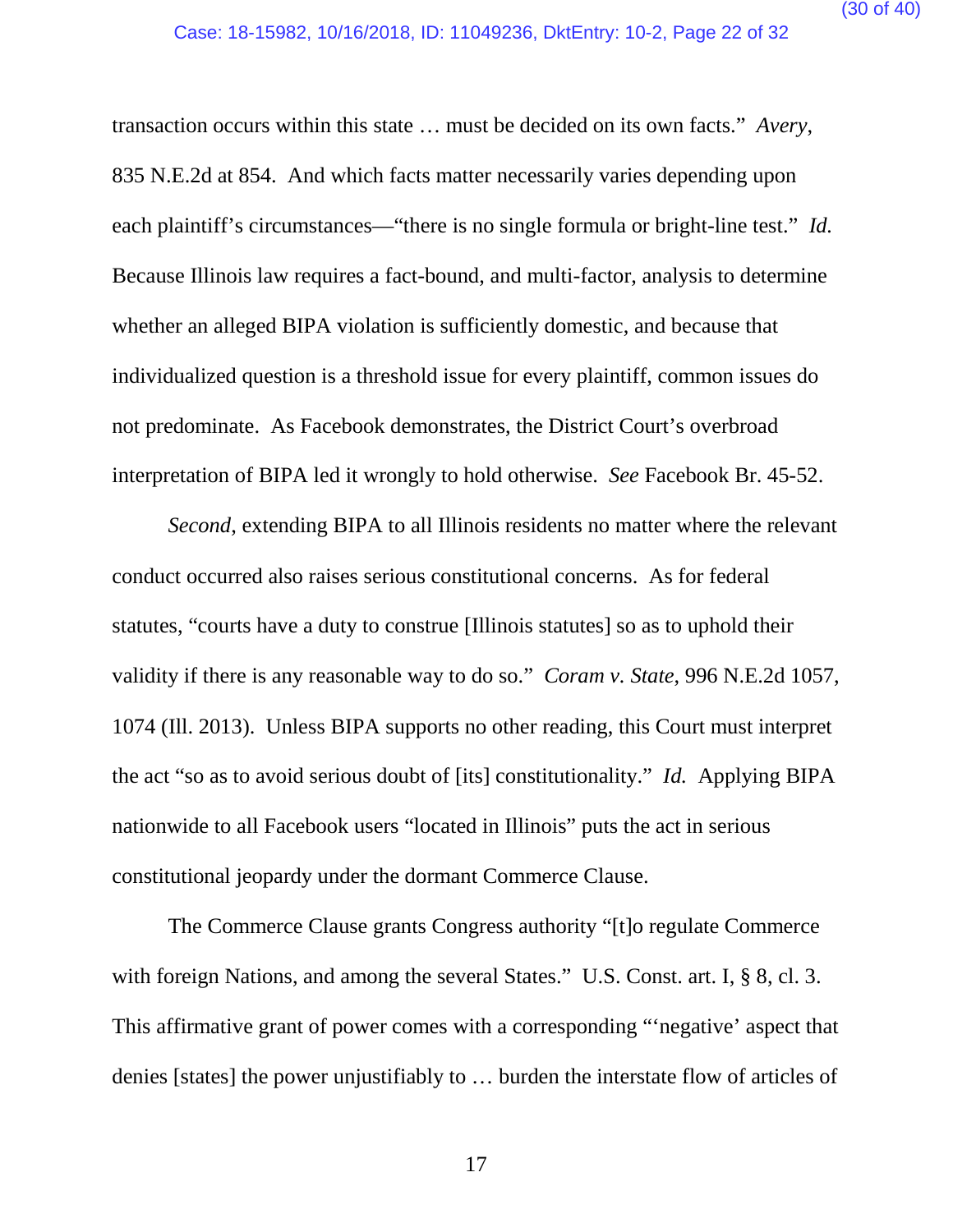commerce." *Oregon Waste Sys., Inc. v. Department of Envtl. Quality of State of Oregon*, 511 U.S. 93, 98 (1994). Known as the "dormant" Commerce Clause, this implied limitation precludes States from "direct[ly] regulati[ng]" transactions that take place wholly outside their borders. *Daniels Sharpsmart, Inc. v. Smith*, 889 F.3d 608, 614 (9th Cir. 2018). "The mere fact that some nexus to a state exists will not justify regulation of wholly out-of-state transactions." *Id.* at 615.

The dormant Commerce Clause's rule against extraterritoriality vindicates important structural principles of federalism. "The sovereignty of each State … implie[s] a limitation on the sovereignty of all of its sister States." *World-Wide Volkswagen Corp. v. Woodson*, 444 U.S. 286, 293 (1980). As a result, a state may not "extend [its] police power beyond its jurisdictional bounds." *C&A Carbone, Inc. v. Town of Clarkstown*, 511 U.S. 383, 393 (1994). "[A] statute that directly controls commerce occurring wholly outside the boundaries of a State exceeds the inherent limits of the enacting State's authority and is invalid." *Healy v. Beer Inst.*, 491 U.S. 324, 336 (1989); *see also Baldwin v. G.A.F. Seelig, Inc.*, 294 U.S. 511, 521 (1935) (no state has "power to project its legislation into [another]"); *Bonaparte v. Appeal Tax Court of Baltimore*, 104 U.S. 592, 594 (1881) ("No state can legislate except with reference to its own jurisdiction."). By limiting the States' power to regulate commerce outside their own borders, the Commerce Clause "reflect[s] the Constitution's special concern both with the maintenance of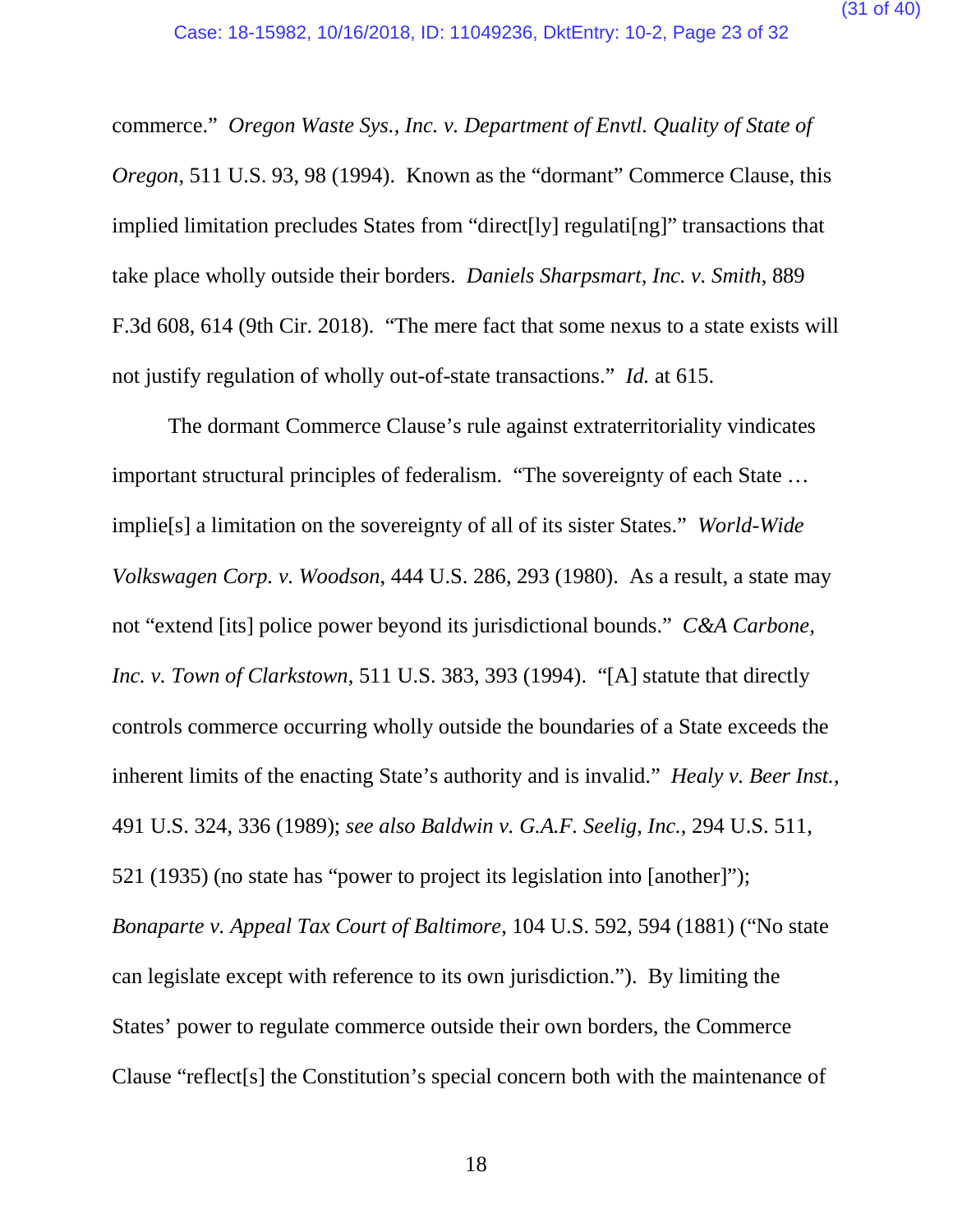a national economic union unfettered by state-imposed limitations on interstate commerce and with the autonomy of the individual States within their respective spheres." *Healy*, 491 U.S. at 335-336 (footnote omitted).

This Court's en banc decision in *Sam Francis Foundation v. Christies, Inc.*, 784 F.3d 1320 (9th Cir. 2015), well illustrates the extraterritoriality rule. California's Resale Royalty Act required "residents" of California who sold fine art to pay a royalty to the artist who created the sold artwork. *Id.* at 1323. This state-law requirement, like the District Court's interpretation of BIPA here, purported to apply to sales that had "no necessary connection with the state [of California] other than the residency of the seller." *Id.* For example, the law applied even if the seller "has a part-time apartment in New York, buys a sculpture in New York from a North Dakota artist to furnish her apartment, and later sells the sculpture to a friend in New York." *Id.* Because "the sculpture, the artist, and the buyer never traveled to, or had any connection with California," the en banc Court "easily conclude[d] that the royalty requirement, as applied to out-of-state sales by California residents, violates the dormant commerce clause." *Id.*

The same constitutional problem arises here from the class certified by the District Court. Particularly given the parties' agreement that Illinois did not intend BIPA to have extraterritorial reach, this Court should reject the District Court's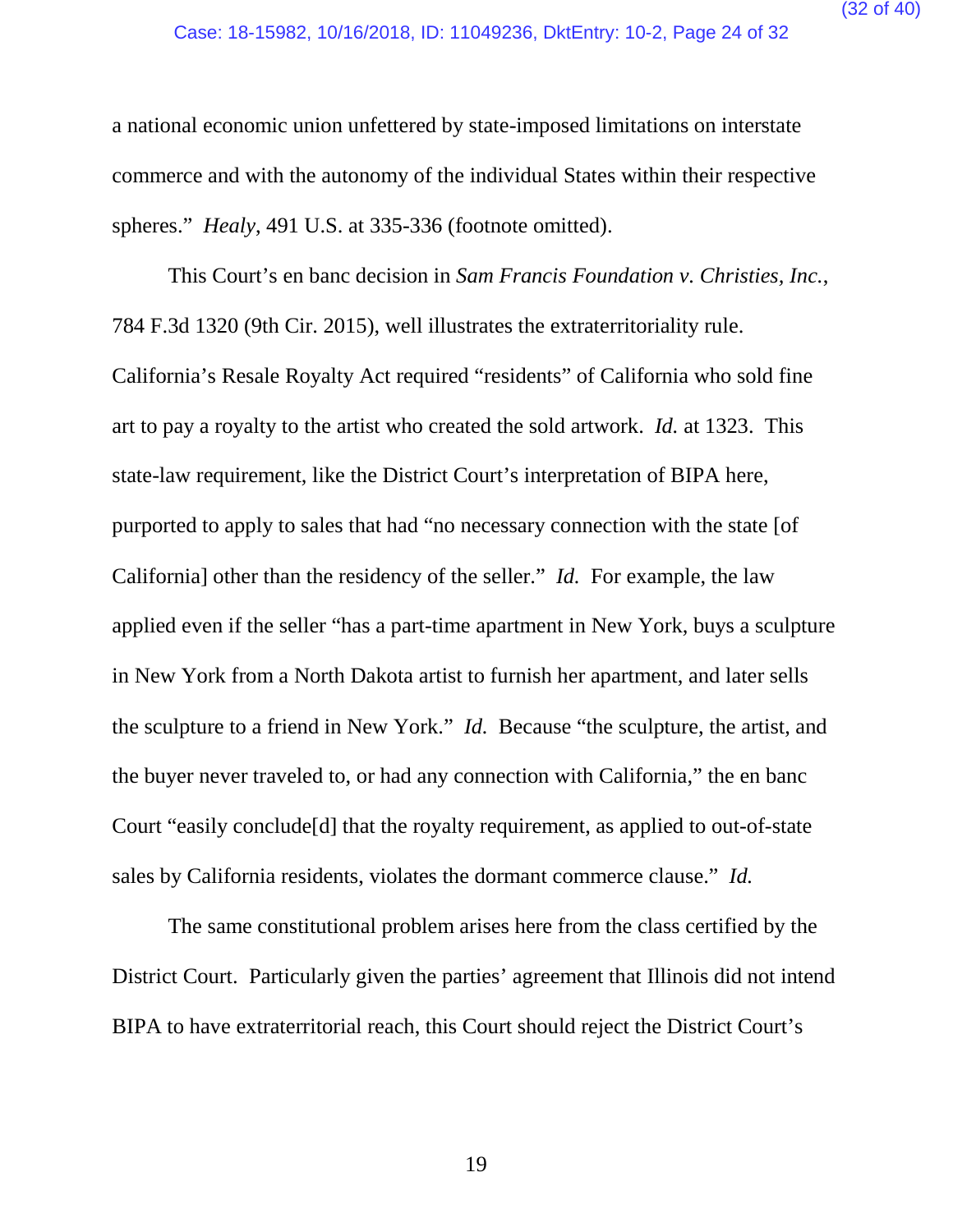broad reading of the act to avoid those serious constitutional concerns. *See Coram*, 996 N.E.2d at 1074.

#### <span id="page-32-0"></span>**C. Extraterritorial application of BIPA would impede regulatory experimentation and stifle innovation.**

Beyond its legal infirmity, the District Court's extraterritorial expansion of BIPA threatens significant harm for American businesses. Under the court's misreading of the act, any alleged violation identified by an Illinois resident creates liability, no matter how attenuated the connection between the violation and the State. That rule invites abuse. For example, Illinois courts could adjudicate a BIPA claim where a plaintiff signed up for Facebook, reviewed its notice and consent policies, and uploaded photographs in one State other than Illinois; Facebook stored the photographs on its servers and used its face-recognition software in another; and the alleged reputational damage occurred in still a third state—all because the plaintiff happens to reside in Illinois at the time of suit. This hypothetical is hardly far-fetched. Indeed, as the District Court acknowledged, the class it certified may very well contain plaintiffs with claims just as "peripherally related" as in the above hypothetical. ER14.

Moreover, applying BIPA extraterritorially would force out-of-state businesses such as Facebook to conform their nationwide operations to a confusing patchwork of overlapping state laws. To the extent those laws directly conflict, full compliance may not even be physically possible. The significant compliance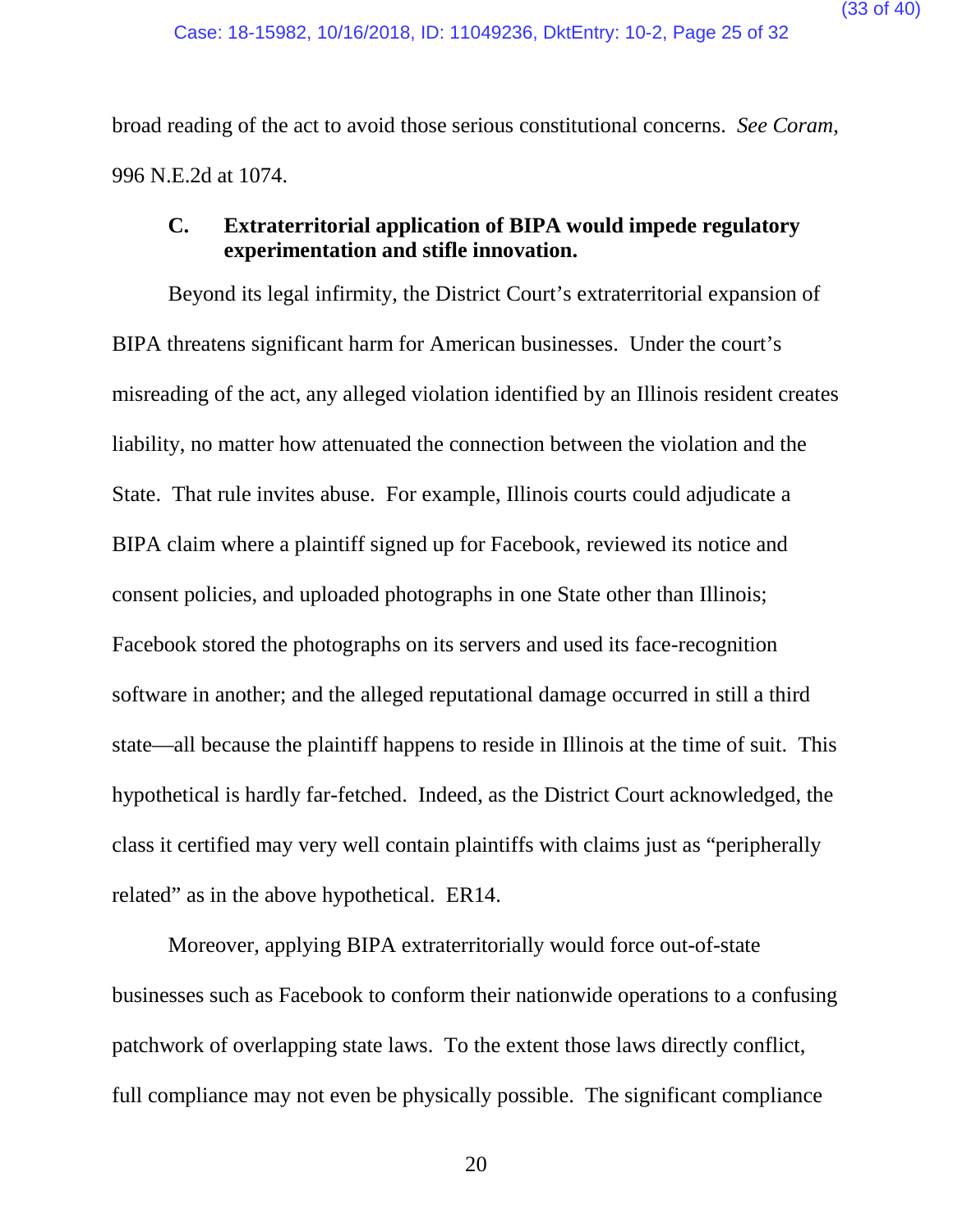costs and liability risks of extraterritorial Internet regulation would unnecessarily drain companies' resources and stifle innovation in new technologies, such as biometrics.

The District Court's expansive view of BIPA effectively imposes Illinois's policy choices on the entire nation. If, as the court held, an Illinois resident may sue under BIPA for any out-of-state conduct implicating that resident, U.S. businesses would have to assume that BIPA, an *Illinois* statute, could apply to their actions *anywhere* in the nation. For example, if BIPA liability were possible merely because a user eventually moves to Illinois at some point in the future even if the conduct purportedly violating BIPA was legal when and where it took place—companies would likely err on the cautionary side and comply with BIPA. In this way, the District Court's misinterpretation of BIPA would allow an Illinois statute to regulate the use of biometric data across the country, overriding the considered views of other States, and contrary to Illinois's own decision that the statute should not apply extraterritorially.

Such an expansive interpretation of BIPA will disrupt the States' freedom to experiment and innovate with respect to biometric technologies. Experimentation and innovation, of course, are hallmarks of our federal system. *See, e.g.*, *Arizona State Legislature v. Arizona Indep. Redistricting Comm'n*, 135 S. Ct. 2652, 2673 (2015); *Pena v. Lindley*, 898 F.3d 969, 984 (9th Cir. 2018). "Denial of the right to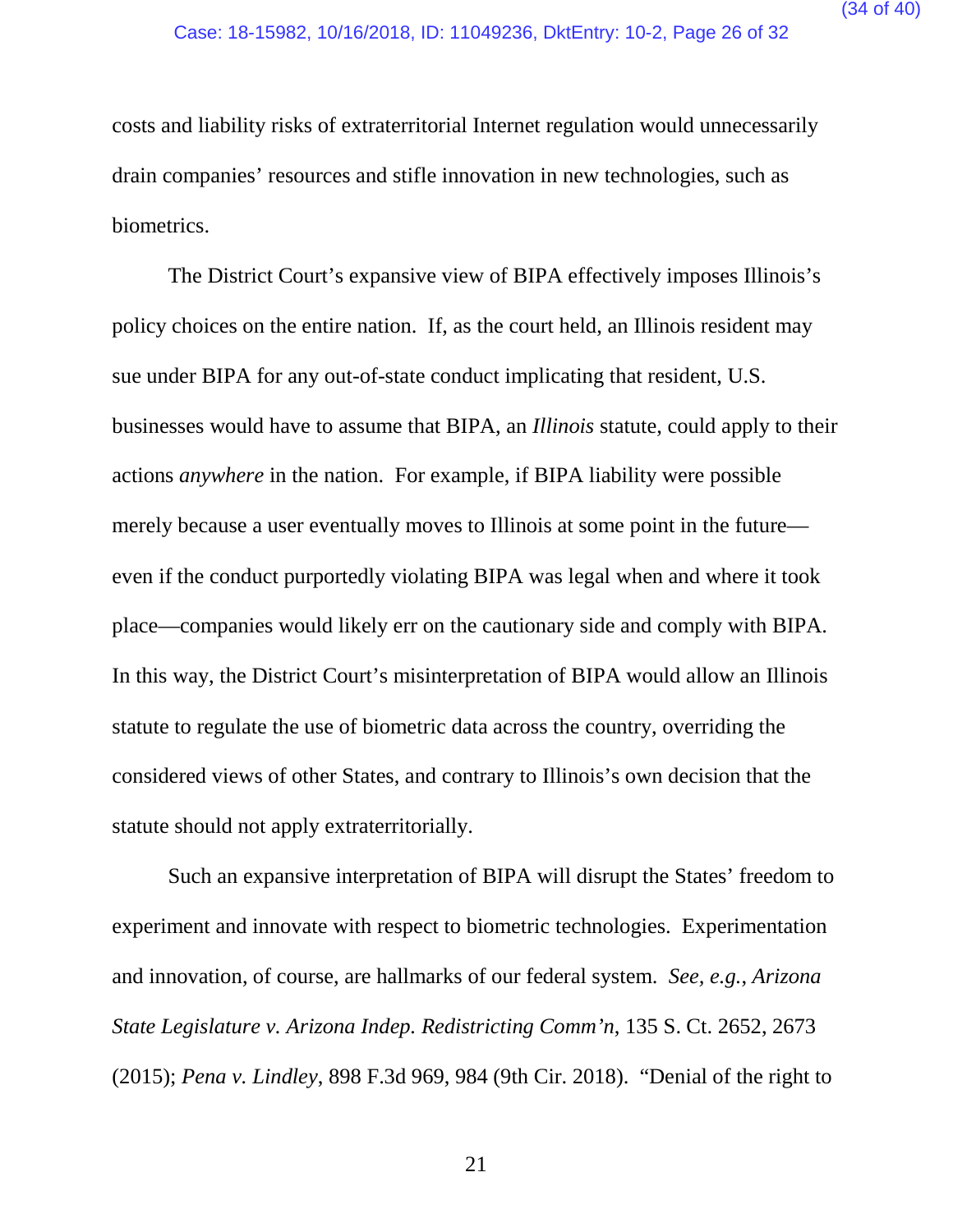experiment may be fraught with serious consequences to the Nation. It is one of the happy incidents of the federal system that a single courageous State may, if its citizens choose, serve as a laboratory; and try novel social and economic experiments without risk to the rest of the country." *New State Ice Co. v. Liebmann*, 285 U.S. 262, 311 (1932) (Brandeis, J., dissenting). If one State can effectively dictate a single, nationwide standard, however, for a nascent, rapidly innovating technological field such as biometrics, that State could throttle experimentation and innovation for all.

Applying Illinois law so expansively would be particularly unwise for biometrics, an area in which most States have exercised deliberate regulatory restraint. Only three states—Illinois, Washington, and Texas—have enacted laws regulating biometrics, and only Illinois's statute confers a private right of action. Allowing that decision by Illinois to trump other States' views on this emerging technology—especially without any clear intent to legislate extraterritorially would erode the clarity and predictability that U.S. businesses generally, and technology companies in particular, need to operate nationwide.

Cautious regulation of biometrics makes good policy sense, as overbroad and unnecessary regulation and liability could squelch innovation in this dynamic technological field. Biometric technology holds vast potential. From medicine, to banking, to communications, and beyond, biometric technologies that collect and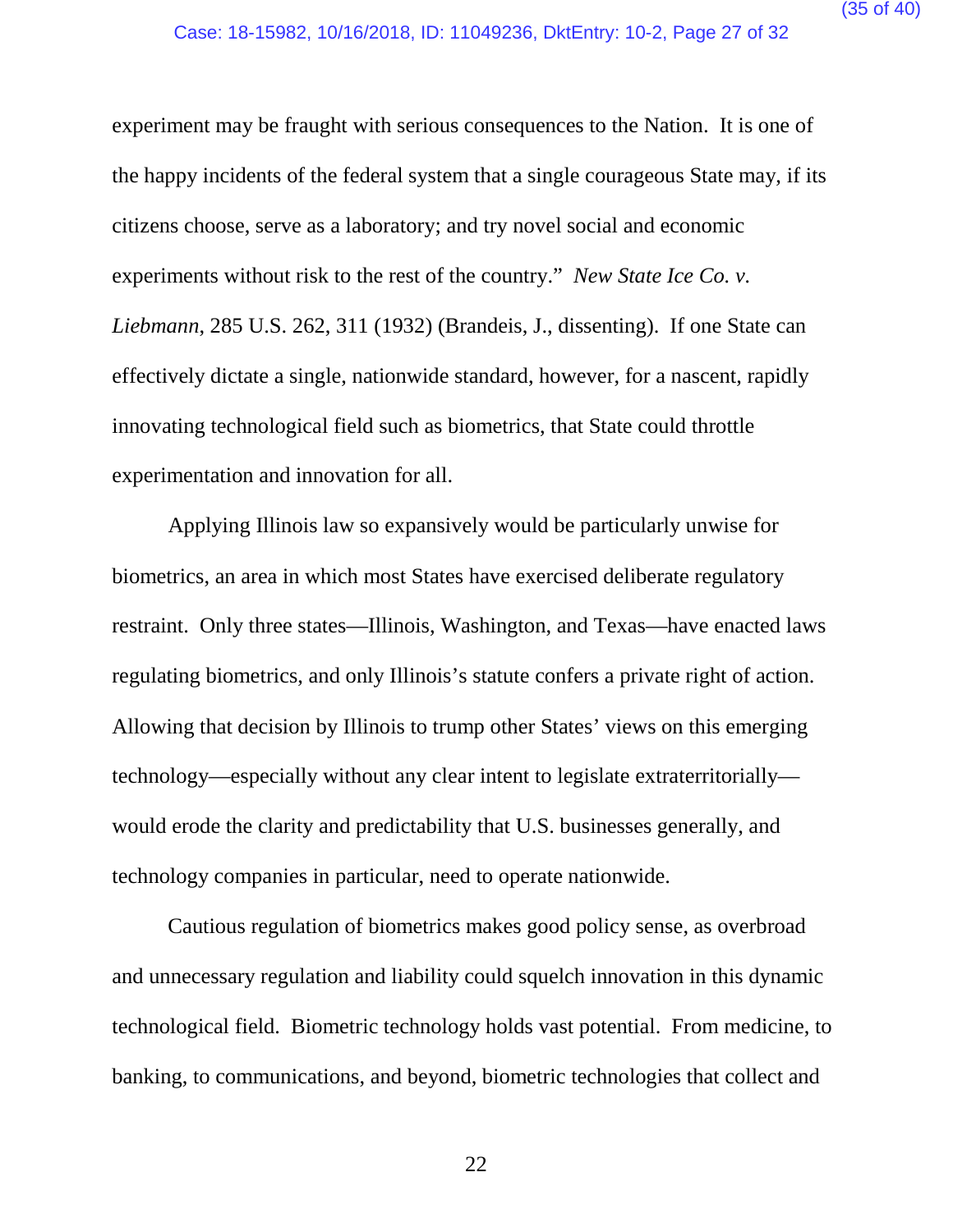analyze human physiological or behavioral characteristics could prove revolutionary. The biometric revolution will never have a chance to get off the ground, however, if States can apply their laws nationwide—risking ruinous liability for minor, technical violations harming no one. Such liability would stifle investment and innovation, and thus jeopardize the enormous social benefits biometric technologies could bring.<sup>[5](#page-35-1)</sup>

## **CONCLUSION**

<span id="page-35-0"></span>For these reasons and the reasons explained by Facebook in its brief, this

Court should reverse the decision below.

Respectfully submitted,

STEVEN P. LEHOTSKY JONATHAN D. URICK U.S. CHAMBER LITIGATION CENTER 1615 H Street NW Washington, DC 20062

/s/ Kelly P. Dunbar REGINALD J. BROWN PATRICK J. CAROME JONATHAN G. CEDARBAUM KELLY P. DUNBAR *Counsel of Record* SAMUEL M. STRONGIN\* WILMER CUTLER PICKERING HALE AND DORR LLP 1875 Pennsylvania Ave. NW

<span id="page-35-1"></span><sup>&</sup>lt;sup>5</sup> The Chamber also agrees with Facebook that the District Court's certification decision raises serious due process concerns. *See* Facebook Br. 60. This Court has recognized that massively disproportionate statutory damages awards "could implicate due process concerns." *Fraley v. Batman*, 638 F. App'x 594, 597 (9th Cir. 2016). Imposing billions of dollars in liability on Facebook for technical violations causing no actual harm would present just such proportionality concerns. Such a massive judgment would be "so severe and oppressive as to be wholly disproportionate to the offense and obviously unreasonable." *St. Louis I.M. & S. Ry. Co. v. Williams*, 251 U.S. 63, 66-67 (1913).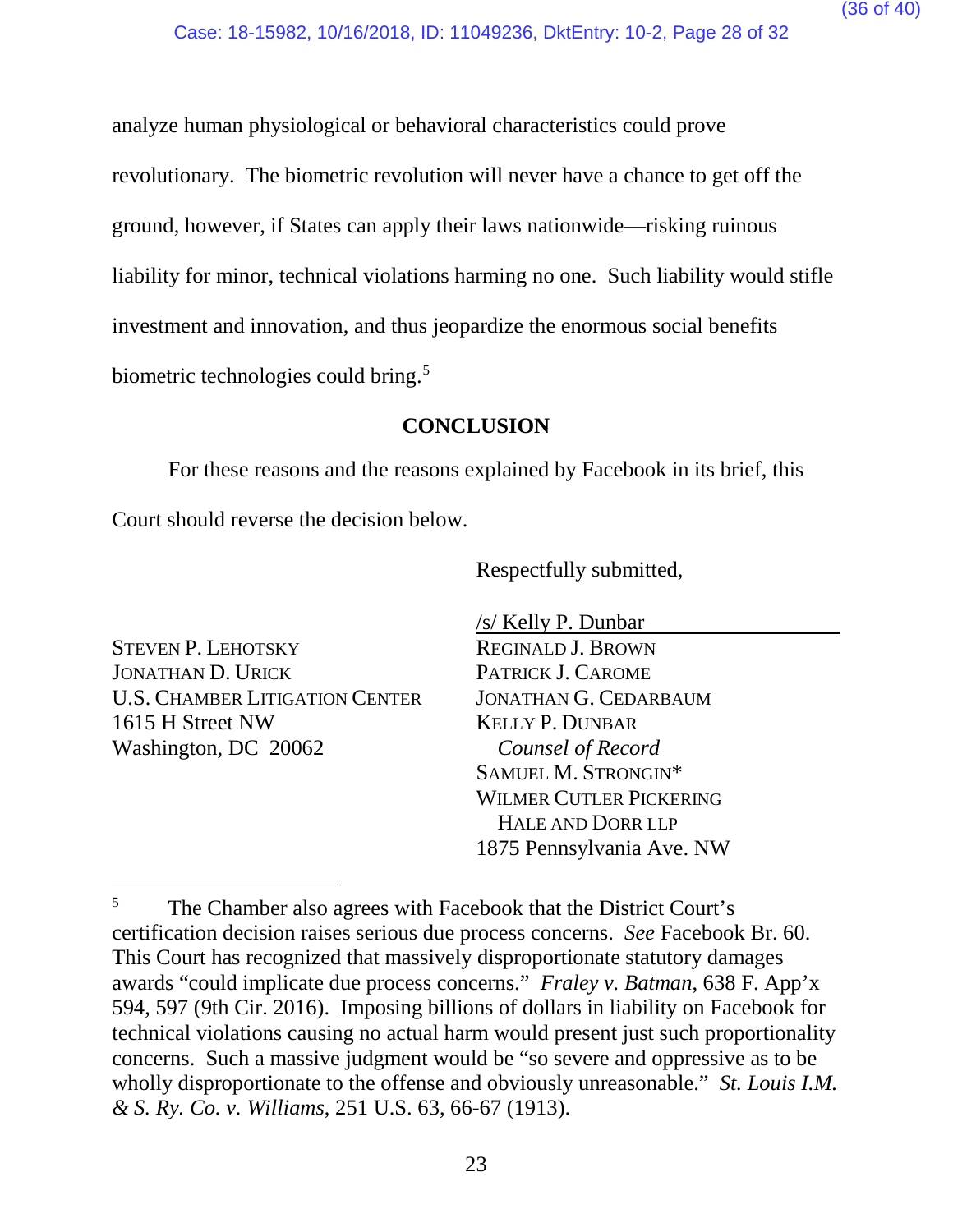Case: 18-15982, 10/16/2018, ID: 11049236, DktEntry: 10-2, Page 29 of 32

Washington, DC 20006 (202) 663-6000

\* *Application for admission to the bar of the United States Court of Appeals for the Ninth Circuit pending*

October 16, 2018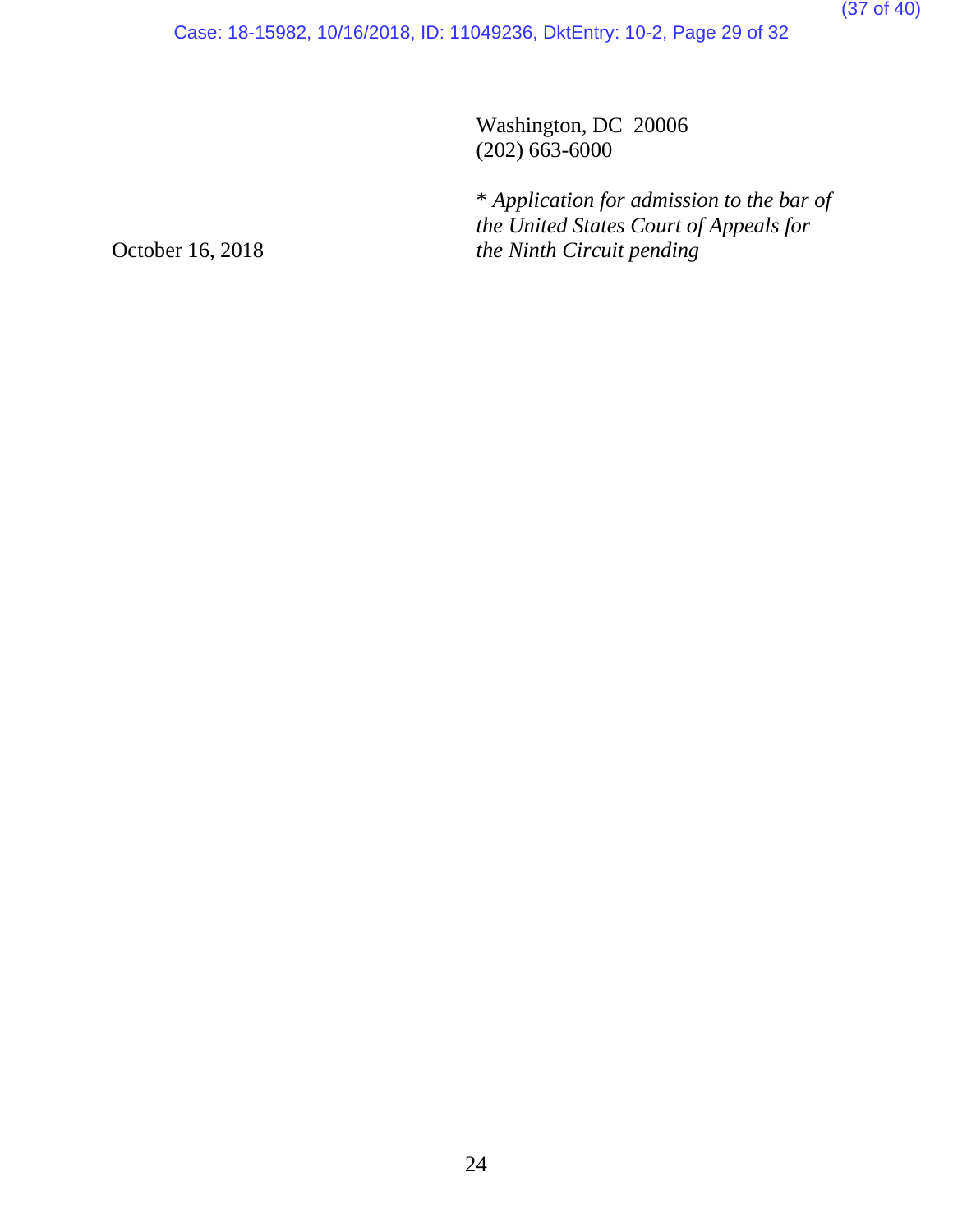#### **CERTIFICATE OF COMPLIANCE**

Pursuant to Fed. R. App. P.  $32(g)(1)$ , the undersigned hereby certifies that this brief complies with the type-volume limitation of Fed. R. App. P. 29(a)(5).

1. Exclusive of the exempted portions of the brief, as provided in Fed. R. App. P. 32(f), the brief contains 5262 words.

2. The brief has been prepared in proportionally spaced typeface using Microsoft Word 2016 in 14-point Times New Roman font. As permitted by Fed. R. App. P.  $32(g)(1)$ , the undersigned has relied upon the word count feature of this word processing system in preparing this certificate.

> /s/ Kelly P. Dunbar KELLY P. DUNBAR

October 16, 2018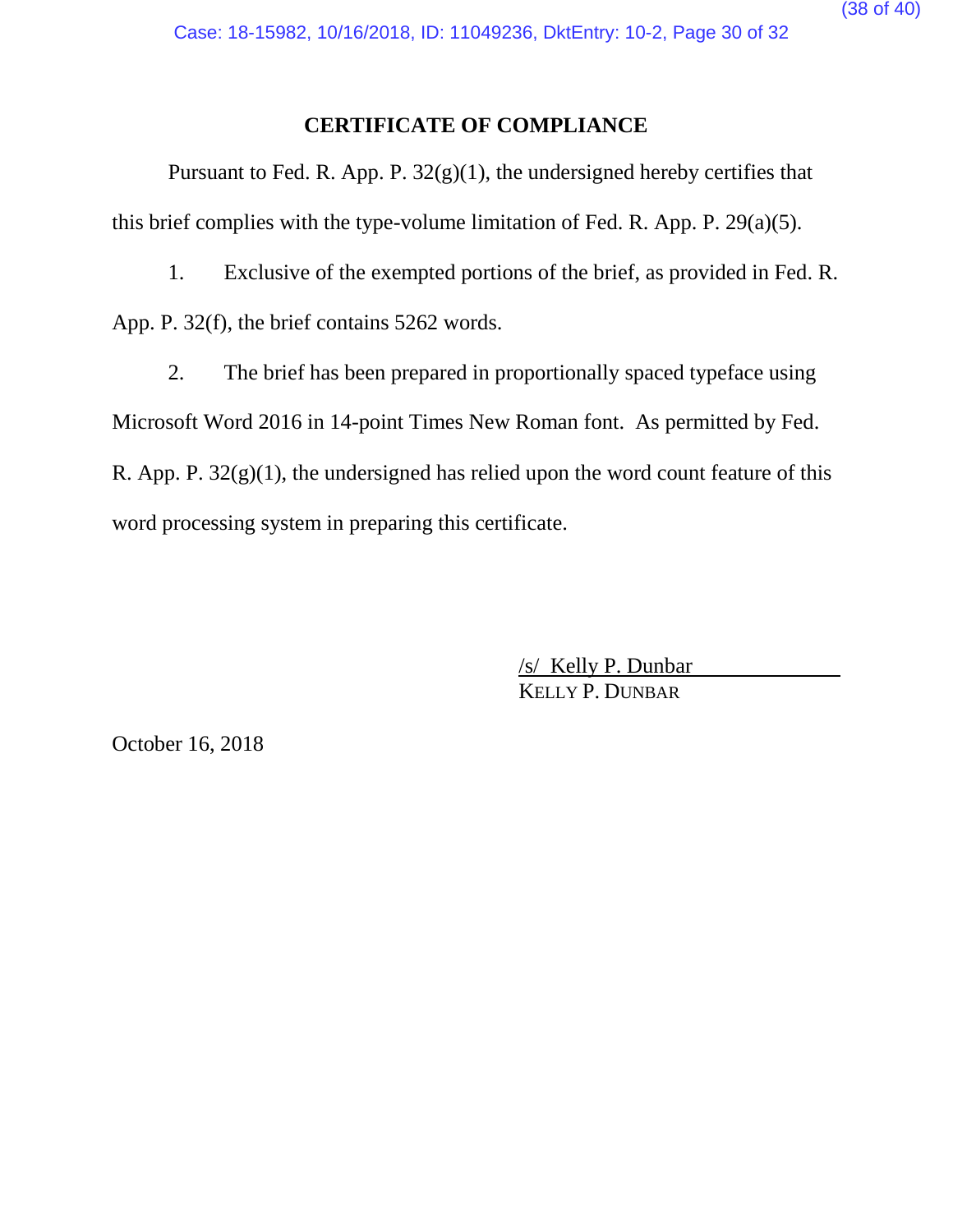#### Case: 18-15982, 10/16/2018, ID: 11049236, DktEntry: 10-2, Page 31 of 32

## **Form 8. Certificate of Compliance Pursuant to 9th Circuit Rules 28.1-1(f), 29-2(c)(2) and (3), 32-1, 32-2 or 32-4 for Case Number** 18-15982

Note: This form must be signed by the attorney or unrepresented litigant *and attached to the end of the brief.* I certify that (*check appropriate option*):

 $\Box$  This brief complies with the length limits permitted by Ninth Circuit Rule 28.1-1. The brief is words or pages, excluding the portions exempted by Fed. R. App. P. 32(f), if applicable. The brief's type size and type face comply with Fed. R. App. P.  $32(a)(5)$  and (6).

 $\boxtimes$  This brief complies with the length limits permitted by Ninth Circuit Rule 32-1. words or pages, excluding the portions exempted by Fed. R. App. P.  $32(f)$ , if applicable. The brief's type size and type face comply with Fed. R. App. P.  $32(a)(5)$  and (6). The brief is  $\sqrt{5262}$ 

 $\Box$  This brief complies with the length limits permitted by Ninth Circuit Rule 32-2(b). The brief is words or pages, excluding the portions exempted by Fed. R. App. P. 32(f), if applicable, and is filed by  $(1)$  separately represented parties;  $(2)$  a party or parties filing a single brief in response to multiple briefs; or  $(3)$  a party or parties filing a single brief in response to a longer joint brief filed under Rule 32-2(b). The brief's type size and type face comply with Fed. R. App. P.  $32(a)(5)$  and  $(6)$ .

 $\Box$  This brief complies with the longer length limit authorized by court order dated The brief's type size and type face comply with Fed. R. App. P. 32(a)(5) and (6). The brief is words or pages, excluding the portions exempted by Fed. R. App. P. 32(f), if applicable.

 $\perp$  This brief is accompanied by a motion for leave to file a longer brief pursuant to Ninth Circuit Rule 32-2 (a) and is words or pages, excluding the portions exempted by Fed. R. App. P. 32 (f), if applicable. The brief's type size and type face comply with Fed. R .App. P. 32(a)(5) and (6).

 $\Box$  This brief is accompanied by a motion for leave to file a longer brief pursuant to Ninth Circuit Rule 29-2  $(c)(2)$  or (3) and is words or words or pages, excluding the portions exempted by Fed. R. App. P. 32(f), if applicable. The brief's type size and type face comply with Fed. R. App. P. 32(a)(5) and (6).

 $\Box$  This brief complies with the length limits set forth at Ninth Circuit Rule 32-4. The brief is words or pages, excluding the portions exempted by Fed. R. App. P. 32(f), if applicable. The brief's type size and type face comply with Fed. R. App. P. 32(a)(5) and (6).

Signature of Attorney or Unrepresented Litigant

 $\sqrt{s}$  Kelly P. Dunbar Date October 16, 2018

Date

("s/" plus typed name is acceptable for electronically-filed documents)